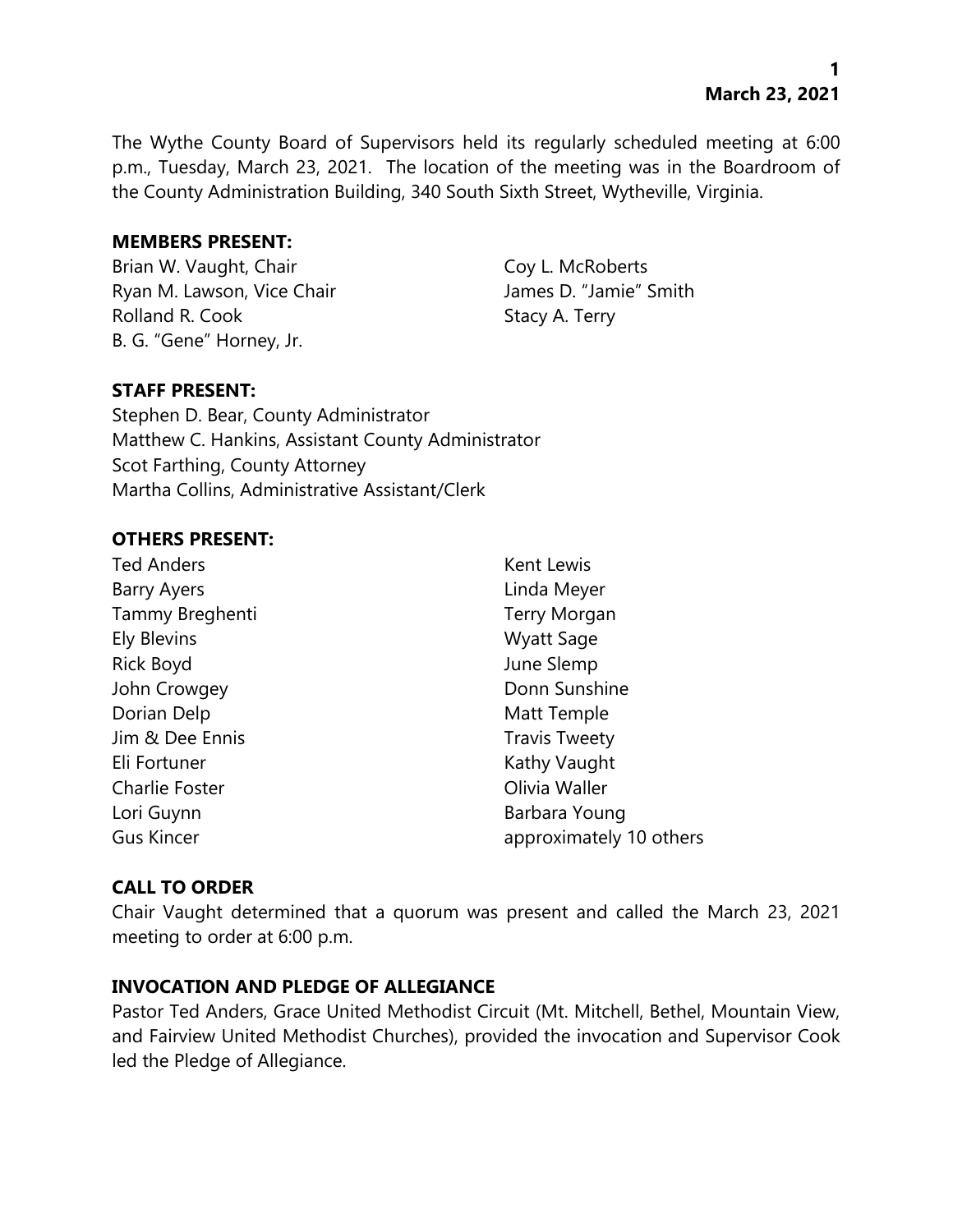### **PRESENTATION OF SPORTS RESOLUTION – ELY BLEVINS**

Supervisor Terry congratulated Ely Blevins on his outstanding achievement and presented him with the following resolution:

# **WYTHE COUNTY RESOLUTION 2021-03 A RESOLUTION HONORING ELY BLEVINS OF THE RURAL RETREAT HIGH SCHOOL WRESTLING TEAM**

**WHEREAS**, sophomore Ely Blevins completed his 2020-2021 wrestling season with an overall record of 17-1; and,

**WHEREAS**, Ely was the 2020-2021 District and Region Champion and advanced to the Virginia High School League Group 1A State Wrestling Championships on February 20, 2021, at the Salem Civic Center; and,

**WHEREAS**, Ely defeated Camden Cook-Cash of Riverheads capturing the 2021 State Championship title in the 126-pound weight class; and,

**WHEREAS,** the Wythe County Board of Supervisors officially commends Ely for his spirit, character, and dedication to excellence for which we should all strive.

**NOW, THEREFORE, BE IT RESOLVED,** that the Wythe County Board of Supervisors presents this resolution to Ely Blevins in recognition of his 2021 individual Wrestling State Championship title; and

**BE IT FURTHER RESOLVED,** that a copy of this resolution be incorporated into the official minutes of the Wythe County Board of Supervisors.

Adopted this 23rd day of March 2021.

Supervisor Horney made a motion, seconded by Supervisor Smith, to adopt Resolution 2021-03 honoring Ely Blevins.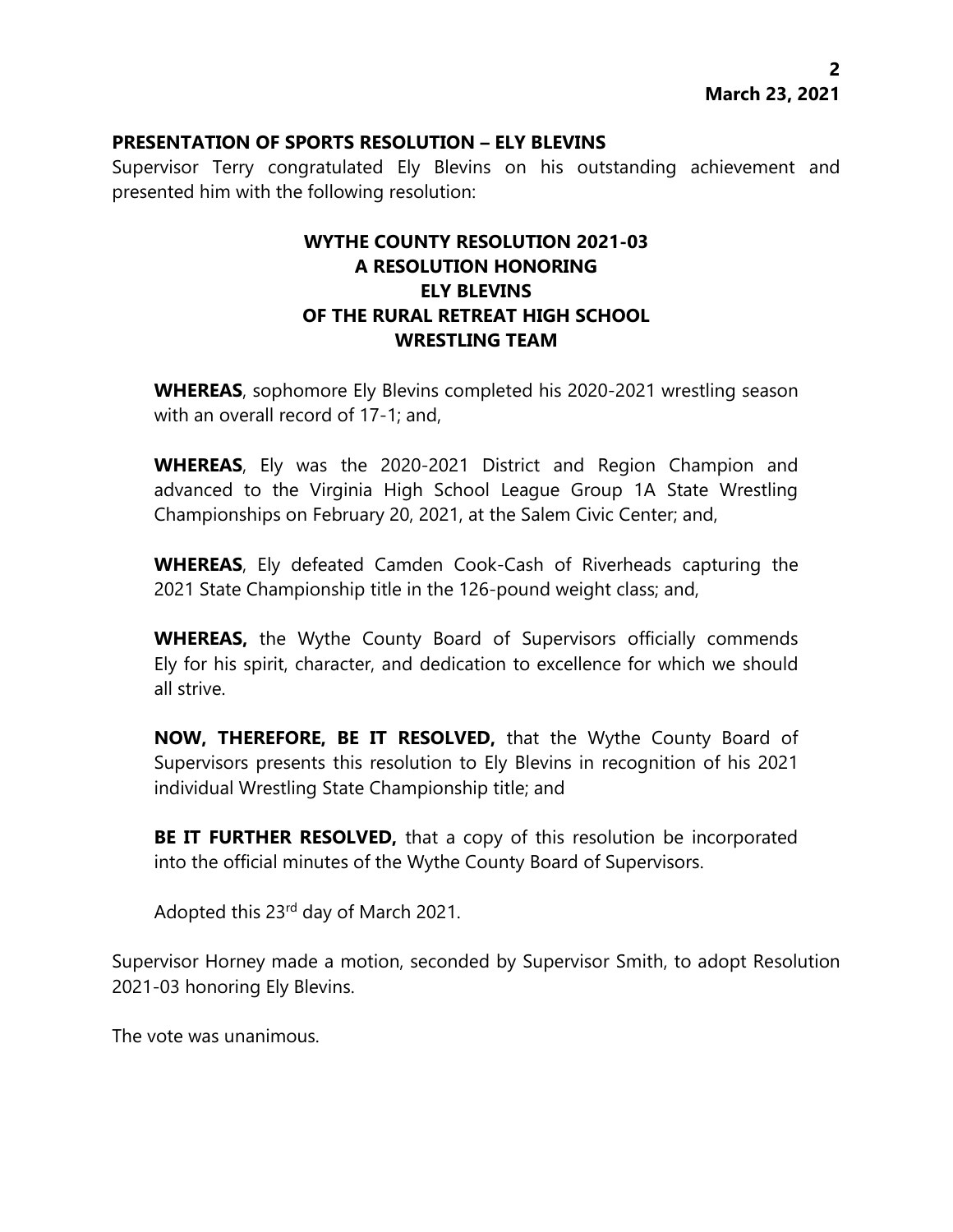### **PRESENTATION OF SPORTS RESOLUTION – DORIAN DELP**

Supervisor Terry congratulated Dorian Delp on his outstanding achievement and presented him with the following resolution:

# **WYTHE COUNTY RESOLUTION 2021-04 A RESOLUTION HONORING DORIAN DELP OF THE RURAL RETREAT HIGH SCHOOL WRESTLING TEAM**

**WHEREAS**, senior Dorian Delp completed his 2020-2021 wrestling season with an overall record of 20-0; and,

**WHEREAS**, Dorian was the 2020-2021 District and Region Champion and advanced to the Virginia High School League Group 1A State Wrestling Championships on February 20, 2021, at the Salem Civic Center; and,

**WHEREAS**, Dorian defeated Ethan Roberts of Grundy capturing the 2021 State Championship title in the 160-pound weight class; and,

**WHEREAS,** the Wythe County Board of Supervisors officially commends Dorian for his spirit, character, and dedication to excellence for which we should all strive.

**NOW, THEREFORE, BE IT RESOLVED,** that the Wythe County Board of Supervisors presents this resolution to Dorian Delp in recognition of his 2021 individual Wrestling State Championship title; and

**BE IT FURTHER RESOLVED,** that a copy of this resolution be incorporated into the official minutes of the Wythe County Board of Supervisors.

Adopted this 23rd day of March 2021.

Supervisor Cook made a motion, seconded by Supervisor Horney, to adopt Resolution 2021-04 honoring Dorian Delp.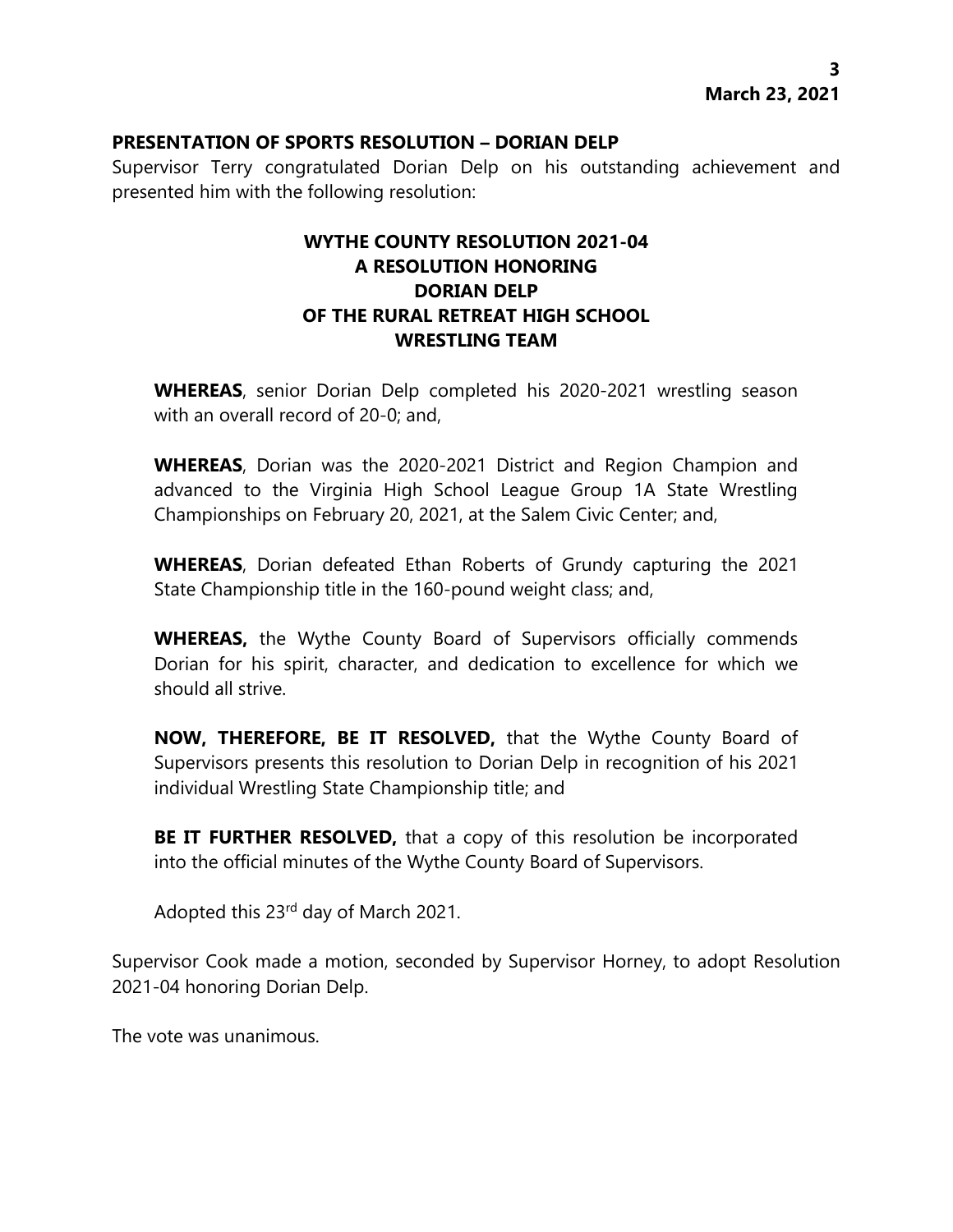#### **PRESENTATION OF SPORTS RESOLUTION – WYATT SAGE**

Supervisor Terry congratulated Wyatt Sage on his outstanding achievement and presented him with the following resolution:

# **WYTHE COUNTY RESOLUTION 2021-05 A RESOLUTION HONORING WYATT SAGE OF THE RURAL RETREAT HIGH SCHOOL WRESTLING TEAM**

**WHEREAS**, senior Wyatt Sage completed his 2020-2021 wrestling season with an overall record of 19-0; and,

**WHEREAS**, Wyatt was the 2020-2021 District and Region Champion and advanced to the Virginia High School League Group 1A State Wrestling Championships on February 20, 2021, at the Salem Civic Center; and,

**WHEREAS**, Wyatt defeated Jacob Maxfield of Castlewood capturing the 2021 State Championship title in the 182-pound weight class; and,

**WHEREAS,** the Wythe County Board of Supervisors officially commends Wyatt for his spirit, character, and dedication to excellence for which we should all strive.

**NOW, THEREFORE, BE IT RESOLVED,** that the Wythe County Board of Supervisors presents this resolution to Wyatt Sage in recognition of his 2021 individual Wrestling State Championship title and wishes Wyatt much success in his future endeavors at Roanoke College; and

**BE IT FURTHER RESOLVED,** that a copy of this resolution be incorporated into the official minutes of the Wythe County Board of Supervisors.

Adopted this 23rd day of March 2021.

Supervisor Smith made a motion, seconded by Vice Chair Lawson, to adopt Resolution 2021-05 honoring Wyatt Sage.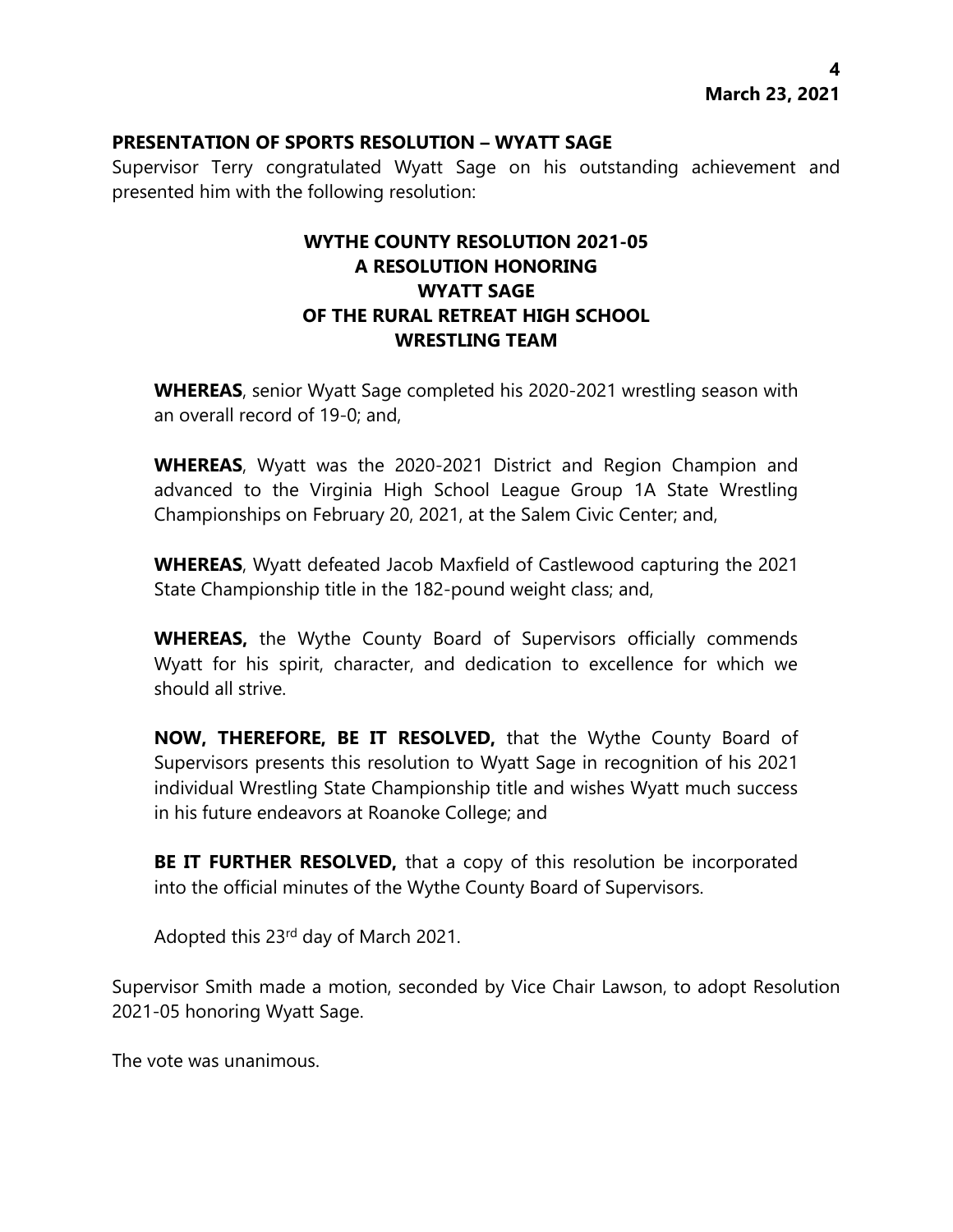### **PRESENTATION OF SPORTS RESOLUTION – ELI FORTUNER**

Supervisor Terry congratulated Eli Fortuner on his outstanding achievement and presented him with the following resolution:

# **WYTHE COUNTY RESOLUTION 2021-06 A RESOLUTION HONORING ELI FORTUNER OF THE RURAL RETREAT HIGH SCHOOL WRESTLING TEAM**

**WHEREAS**, junior Eli Fortuner completed his 2020-2021 wrestling season with an overall record of 19-1; and,

**WHEREAS**, Eli was the 2020-2021 District Champion and advanced to the Virginia High School League Group 1A State Wrestling Championships on February 20, 2021, at the Salem Civic Center; and,

**WHEREAS**, Eli defeated Hunter Scarberry of Grundy capturing the 2021 State Championship title in the 195-pound weight class; and,

**WHEREAS,** the Wythe County Board of Supervisors officially commends Eli for his spirit, character, and dedication to excellence for which we should all strive.

**NOW, THEREFORE, BE IT RESOLVED,** that the Wythe County Board of Supervisors presents this resolution to Eli Fortuner in recognition of his 2021 individual Wrestling State Championship title; and

**BE IT FURTHER RESOLVED,** that a copy of this resolution be incorporated into the official minutes of the Wythe County Board of Supervisors.

Adopted this 23rd day of March 2021.

Supervisor Horney made a motion, seconded by Supervisor Smith, to adopt Resolution 2021-06 honoring Eli Fortuner.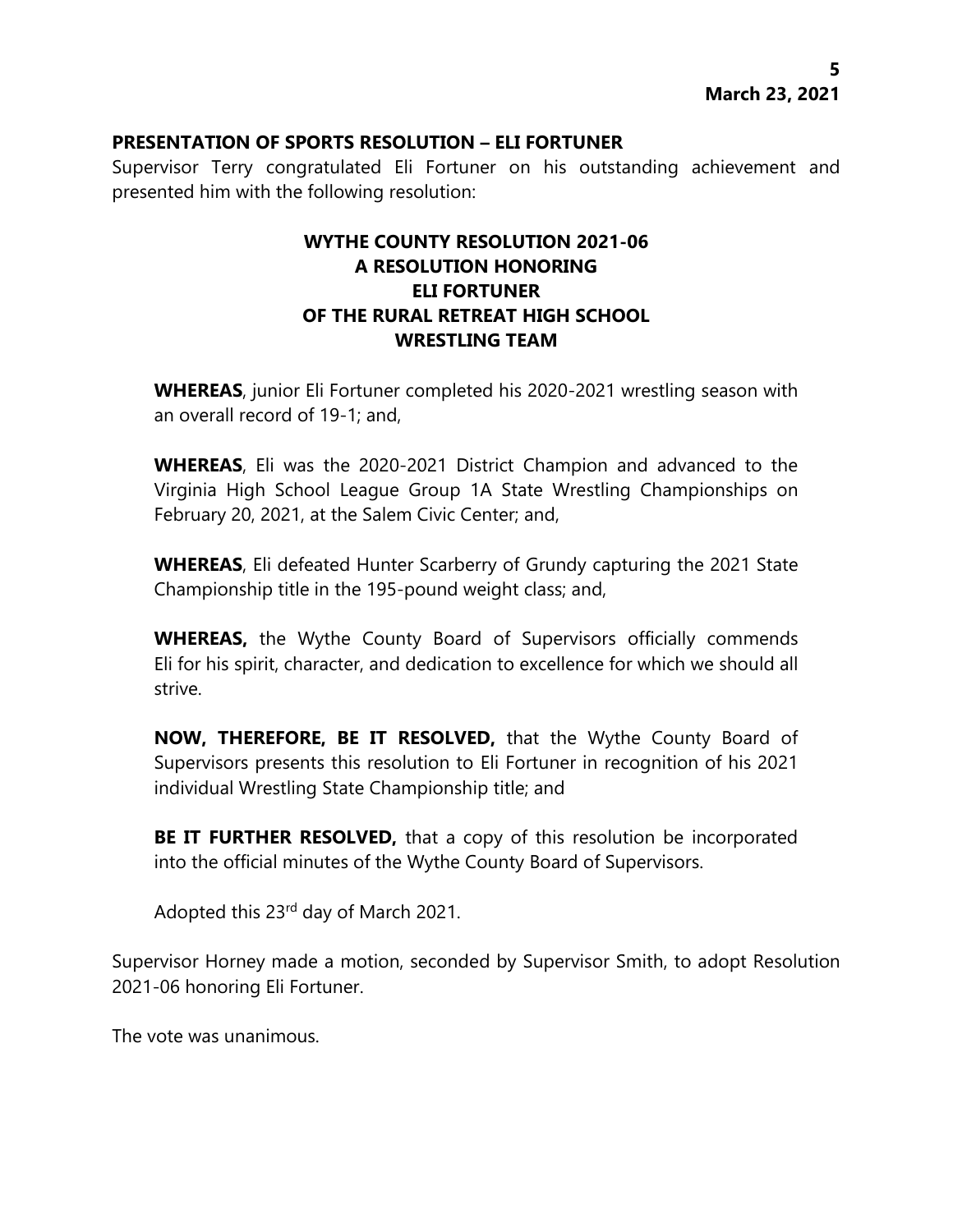### **PRESENTATION OF SPORTS RESOLUTION – TERRY MORGAN**

Supervisor Cook congratulated Terry Morgan on his outstanding achievement and presented him with the following resolution:

# **WYTHE COUNTY RESOLUTION 2021-07 A RESOLUTION HONORING TERRY MORGAN OF THE GEORGE WYTHE HIGH SCHOOL WRESTLING TEAM**

**WHEREAS**, senior Terry Morgan completed his 2020-2021 wrestling season with an overall record of 16-3; and,

**WHEREAS**, Terry was the 2020-2021 District and Region Champion and advanced to the Virginia High School League Group 1A State Wrestling Championships on February 20, 2021, at the Salem Civic Center; and,

**WHEREAS**, Terry defeated Evan Ross of Riverheads capturing the 2021 State Championship title in the 170-pound weight class; and,

**WHEREAS,** the Wythe County Board of Supervisors officially commends Terry for his spirit, character, and dedication to excellence for which we should all strive.

**NOW, THEREFORE, BE IT RESOLVED,** that the Wythe County Board of Supervisors presents this resolution to Terry Morgan in recognition of his 2021 individual Wrestling State Championship title and wishes him much success in his future endeavors with the United States Marines; and,

**BE IT FURTHER RESOLVED,** that a copy of this resolution be incorporated into the official minutes of the Wythe County Board of Supervisors.

Adopted this 23rd day of March 2021.

Supervisor Terry made a motion, seconded by Supervisor Smith, to adopt Resolution 2021-07 honoring Terry Morgan.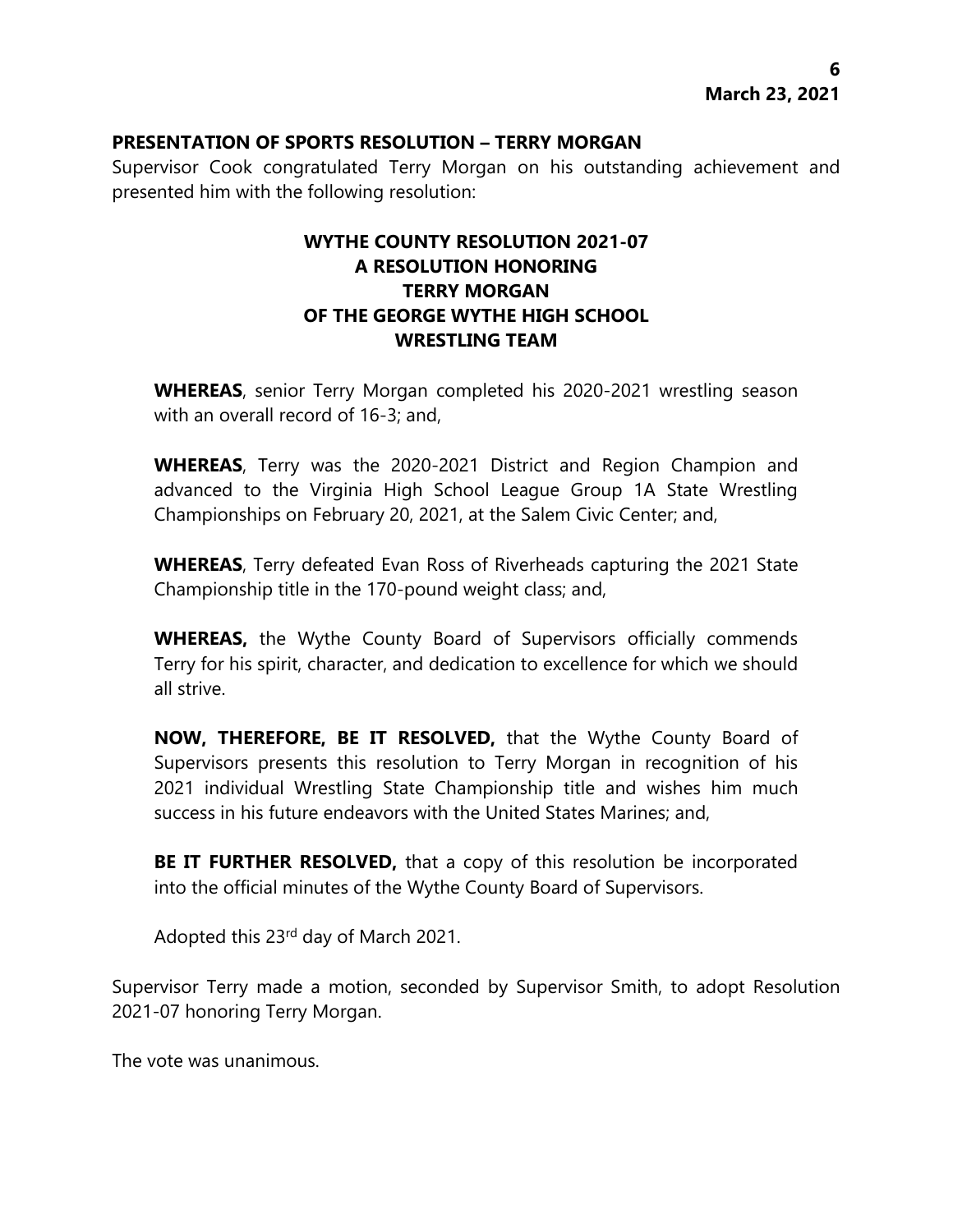#### **PRESENTATION OF SPORTS RESOLUTION – OLIVIA WALLER**

Vice Chair Lawson congratulated Olivia Waller on her outstanding achievement and presented her with the following resolution:

# **WYTHE COUNTY RESOLUTION 2021-08 A RESOLUTION HONORING OLIVIA WALLER OF THE GEORGE WYTHE HIGH SCHOOL WRESTLING TEAM**

**WHEREAS**, junior Olivia Waller completed her 2020-2021 wrestling season with an overall record of 13-5; and,

**WHEREAS**, Olivia was the 2020-2021 District and Region Champion and advanced to the 2021 VHSL sanctioned Virginia Wrestling Association All-Girls Tournament in Richmond, Virginia; and,

**WHEREAS**, Olivia defeated the competition capturing the 2021 VAWA State Championship title in the 122-pound weight class; and,

**WHEREAS,** the Wythe County Board of Supervisors officially commends Olivia for her spirit, character, and dedication to excellence for which we should all strive.

**NOW, THEREFORE, BE IT RESOLVED,** that the Wythe County Board of Supervisors presents this resolution to Olivia Waller in recognition of her 2021 VAWA State Championship Title; and,

**BE IT FURTHER RESOLVED,** that a copy of this resolution be incorporated into the official minutes of the Wythe County Board of Supervisors.

Adopted this 23rd day of March 2021.

Supervisor McRoberts made a motion, seconded by Supervisor Terry, to adopt Resolution 2021-08 honoring Olivia Waller.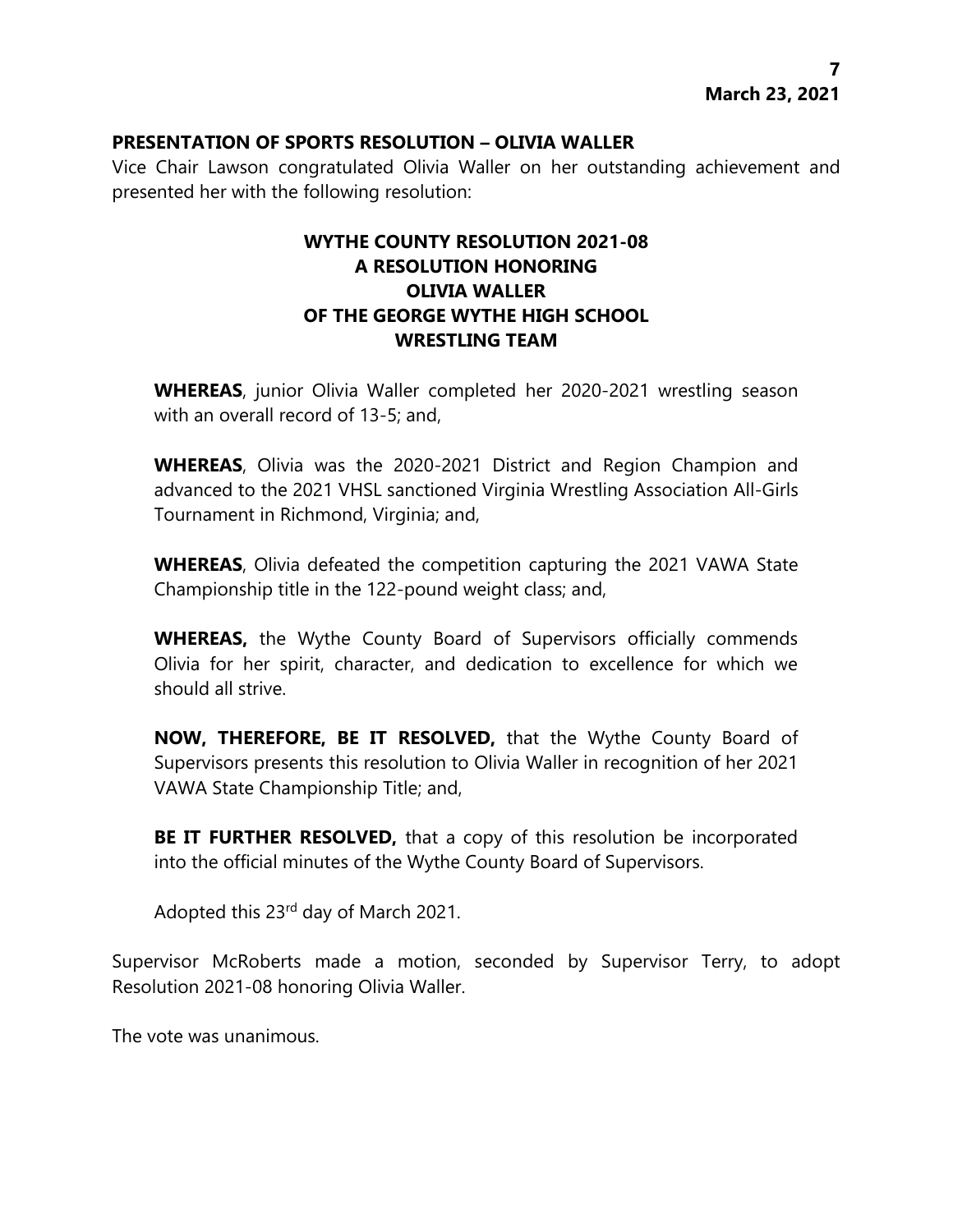# **PUBLIC HEARING – ORDINANCE TO ESTABLISH A JOINT ENTITY TO BE KNOWN AS THE MT. ROGERS CIGARETTE TAX BOARD**

County Administrator Stephen Bear stated that the governing body of the Board of Supervisors of Wythe County, Virginia, will conduct a public hearing on the March 23, 2021, at 6:00 p.m. or as soon thereafter as the matter may be heard, to receive public comments on a proposed ordinance which would create a joint entity, to be known as the Mt. Rogers Cigarette Tax Board, pursuant to Virginia Code Section 15.2-1300 et seq. The purpose of the Board would be to jointly administer the collection, accounting and enforcement of any cigarette taxes adopted by the Board of Supervisors of Wythe County, Virginia, and those of any other member locality. The proposed ordinance would further authorize the execution of the joint exercise agreement setting forth the powers, duties, membership and other matters pertinent to the newly-established board. The joint exercise agreement would be effective upon approval of at least two (2) localities within the Mt. Rogers region.

Although the Wythe County Board of Supervisors is currently holding in-person meetings, due to the public health threat posed by Covid-19, guidance issued by the CDC and Virginia Department of Health, in-person attendance may be limited to the facility's safe social distancing capacity; in lieu of an in-person appearance, the public may send comments to the County Administrator's office by the following methods:

- Send an email to mgcollins@wytheco.org. Please include your name, address, and contact information.
- Send your written comments to the attention of the Clerk of the Board at 340 South Sixth Street, Wytheville, VA 24382 or leave your comments in the night drop box outside the County Administration Building entrance. Please include your name, address, and contact information.

With no citizens wishing to speak, and no public comments received, Chair Vaught closed the Public Hearing.

Supervisor Terry made a motion, seconded by Vice Chair Lawson, to adopt Ordinance 2021-2 creating a joint entity to be known as the Mt. Rogers Cigarette Tax Board.

The roll call vote was as follows:

AYES: Brian W. Vaught Coy L. McRoberts Ryan M. Lawson Stacy A. Terry

Rolland R. Cook B. G. "Gene" Horney, Jr.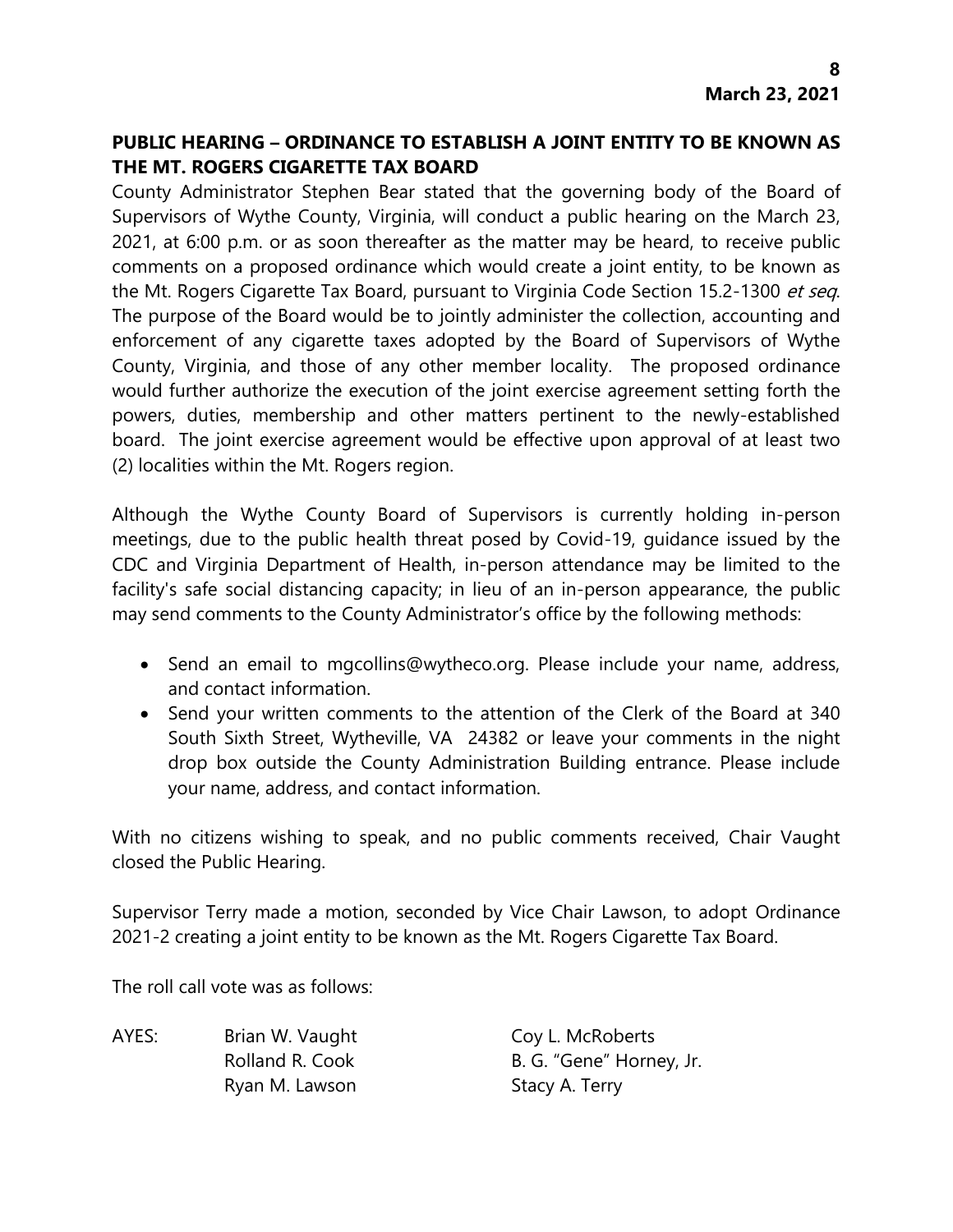James D. "Jamie" Smith

#### NAYS: None

#### **CITIZENS' TIME**

Chair Vaught inquired if anyone present wished to address the Board.

1. WCPS Transgender Policy – Donn Sunshine appeared before the Board and stated "Good evening, Mr. Chairman, Madam Vice Chairman, members of the board, thank you for the opportunity to address the board tonight. Let me begin by thanking all of you for your service. I also want to make it known that nothing I say tonight comes from a place of hate or disrespect. I love my community and all of the people in it. I am proud of our teachers, administrators, staff, students, parents and all of our citizens. It is because of them that I am asking for better tonight than what we have been sent from Richmond and I would ask this board not to fund Wythe County schools' use of the LGBTQ model policy as it is written. Objections as I see them are I don't think it's a safe thing for students of different genders to be allowed to use the same locker rooms, bathrooms, etc. I think this could be very traumatizing and deal with insecurity to students that are involved. Young people are often already insecure about their changing bodies and this policy would, in my opinion, worsen that. Also, young people often do not make the best sexual choices, and increased opportunities for that could be harmful. According to the policy's own data, large percentages of the LGBTQ+ students surveyed reported bullying, depression, suicidal thoughts and trouble sleeping. I don't see the attempt to normalizing of these behaviors to be healthy for those students or other students. As I understand it, the policy requires that parents not be told of any gender or sexuality choices or discussions that a student makes. I don't think it is okay for schools to withhold information or to counsel a student without informing the parents, or having the parents' permission rather. The policy as I see it ignores science and it ignores gender and even more so it encourages and endorses behavior that science says are dangerous. Major medical university hospitals have stopped doing gender reassignment surgery because of the psychological damage that it does to patients. We have no idea about the possible long-term damage that's done by hormone enhancing or suppressing drugs; therefore, I don't see it as wise to support policies that would contribute to that. The conflict of teaching science and ignoring it in the same educational system seems to me to severely undermine education. Our entire society and many societies before it were built on a Judeo-Christian ethic. It seems to me that we're playing Jenga with our culture and pulling out some of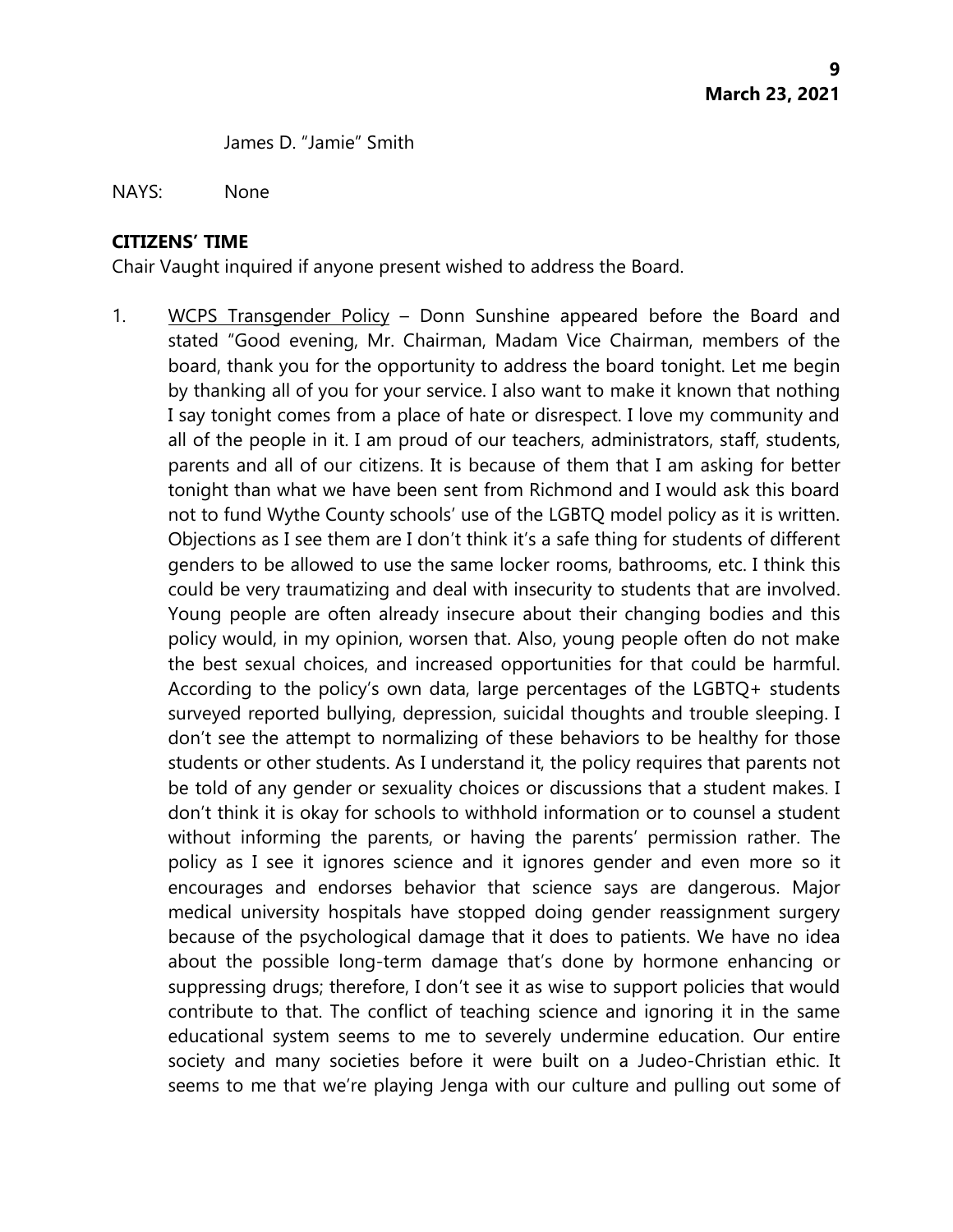the supporting blocks. I don't know that this would cause it to collapse but it seems to me to be dangerous. The model policy says that gender is a social construct that can typically be determined by children of four or five years of age. I don't think that is wisdom. Socialism, communism, Marxism, etc. all go against what America is built on. Totalitarianism is defined as a system of government that is centralized and dictatorial and requires complete subservience to the state. That is not who we want to be or what we want done. Racism, discrimination of any form are wrong and I strongly oppose them. I do, however, believe that following a totalitarian path of government, blaming the government, and relying on the government to fix these things, this model policy, critical race theory, the 1619 curriculum that's being pushed; I don't think these are right or the best that we can do, because everyone in our community, teachers, students, staff, administrators, parents, citizens, and board members, I ask you not to fund these projects in our County schools and to require better. Put Wythe County on the map as a shining example and a beacon of hope for all of America. Thank you."

Chair Vaught stated that opposition to the subject policy are issues that should be raised and addressed at the School Board meetings. Their next meeting is on April  $8<sup>th</sup>$  at 10:00 a.m.

2. WCPS Transgender Policy - Tammy Breghenti appeared before the Board and stated "I'm not real familiar with how you address but I thank you for this time to be able to speak and share. I come from the background of homosexuality, but by the grace of God, I was delivered. I know what this agenda is about. I can tell you for those in the LGBT community, I love them, I care about them, but I know that there is freedom in Christ Jesus. The other side of that is, it's not only detrimental to the people in LGBT, it's detrimental to the children that aren't LGBT. It opens up a door to have children even more adjusted into what the agenda is for LGBT. Having lived in San Diego, California, and seeing the effects of the LGBT agenda advance their … where the introduction if you were a girl and you played with a truck, the introduction was that you were really a boy, and that's how it was introduced. And that's where the ultimate ploy of this all goes. It is really, if this goes forward, it is willful ignorance in the selling of children on both sides. What is needed is freedom. They need to be set free. There's cutting in LGBT. There is suicide. There is AIDS. There is everything that you could even imagine to be possible in the LGBT community. That would all be flowing into kids that aren't even subjected to that lifestyle. I grew up, and I'm going to speak from the heart on this, in gender confusion. I lived the lifestyle until Jesus Christ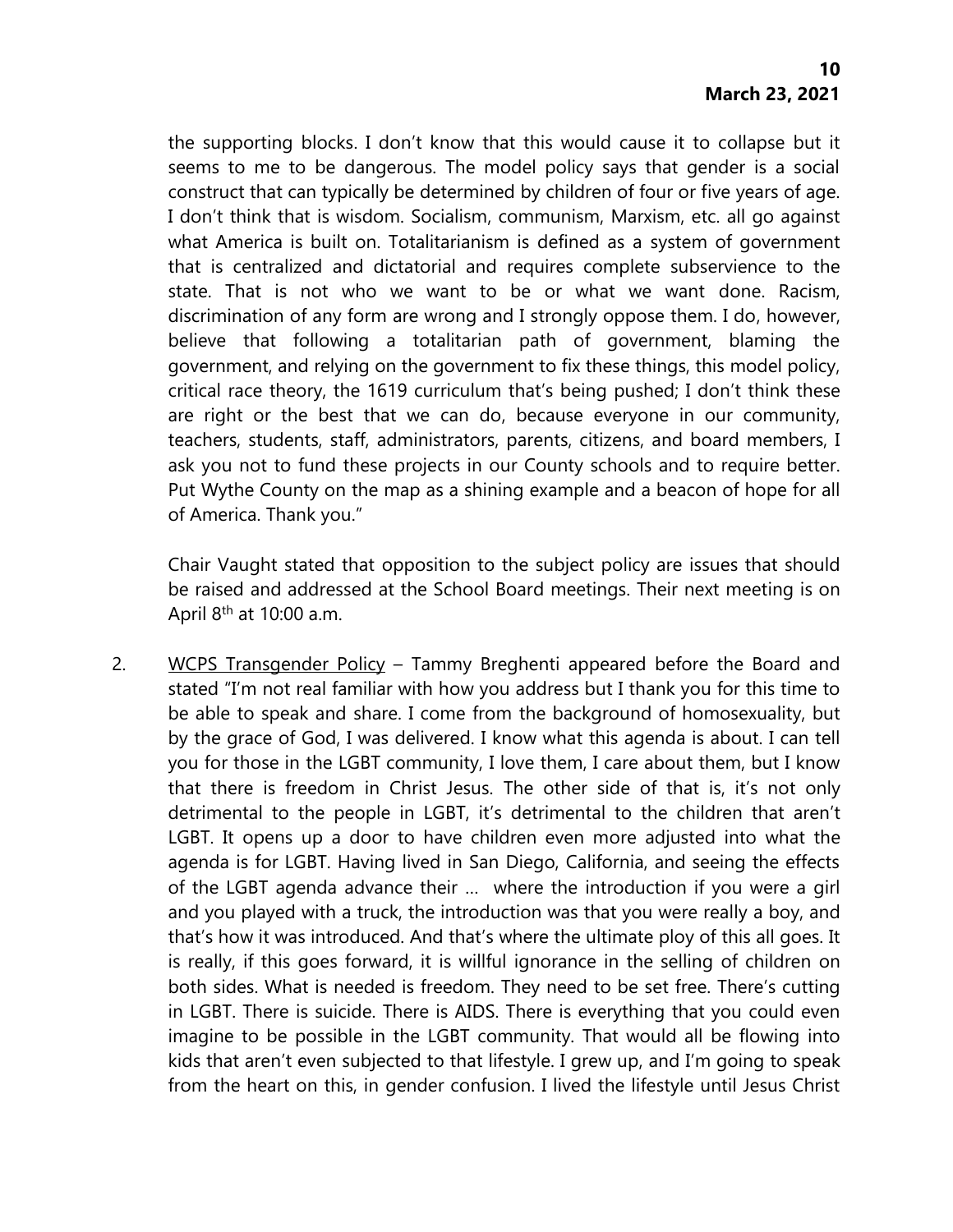delivered me out around 2010-2011. I almost went as far as having, going in and having … be transgender and the Lord, for some reason, I didn't go that direction. But I know how detrimental it is and how many people once they go in, they want out. This is not good for this community and it does not when you line up with it, it doesn't say that you don't love, this is what it does say though, according to Romans I 18 thru 20 'For the wrath of God is revealed from Heaven against all ungodliness and unrighteousness of men who suppress the truth.' The truth is, I was never born that way. I believed the lie, and if this bill goes through, any bill that's attached to the LGBT community goes through, it brings a lie in the peoples' lives and it keeps the children more bound; the children that are in it, and the children that aren't in it. My heart goes out to both sides. I want freedom on this side but what I don't want for this side is to them be lured away to believe that they can also be that way. And that's what this, everything rolled together, does. It does. Because that which is known about God is evident within them. I knew. I knew but I just didn't know how to get out. And I can tell you a lot of these kids that are dealing with this, they don't want to be in it but they don't know how to get out. And this community putting that into effect is putting a nail in their coffin each time, letting it go forward, because it was evident. For since the creation of the world, His invisible attributes, His eternal power and divine nature, have been clearly seen, having understood through what has been made, so they are without excuse. If this resolution goes forward, this world will be without excuse before God because it will be willful ignorance because the truth has been spoken here today that that lifestyle isn't the truth. It's a lie. And I lived it for years to the point where I almost killed myself. And I am coming before you today to really think hard about this because this doesn't just affect this generation, it affects generations down the way and it won't stop at this one point, I can tell you that, because I stood and listened to their agenda and all that they were going for, and they're going full forward. It's not going to end with just this small one part. It's starts out in history, and it goes completely down through to the point of where they're introducing kids that are four and five years old, that if a boy plays with a doll, they're a girl. And they will stand there and they will incorporate that in, and they will tell those children that have feelings like that whatsoever that this is who you really are. You're not really a boy. You're playing with that doll because you're really a girl. This is very dangerous for this community. This is very dangerous for the children and I love, please hear me, I love everybody who's in the LGBT. But I know the freedom on Christ. I know the people that are getting delivered out of this, and they're coming forward and they're standing and they're saying no behavioral counseling got them free. No amount of setting up and opening the doors wide to let them just live however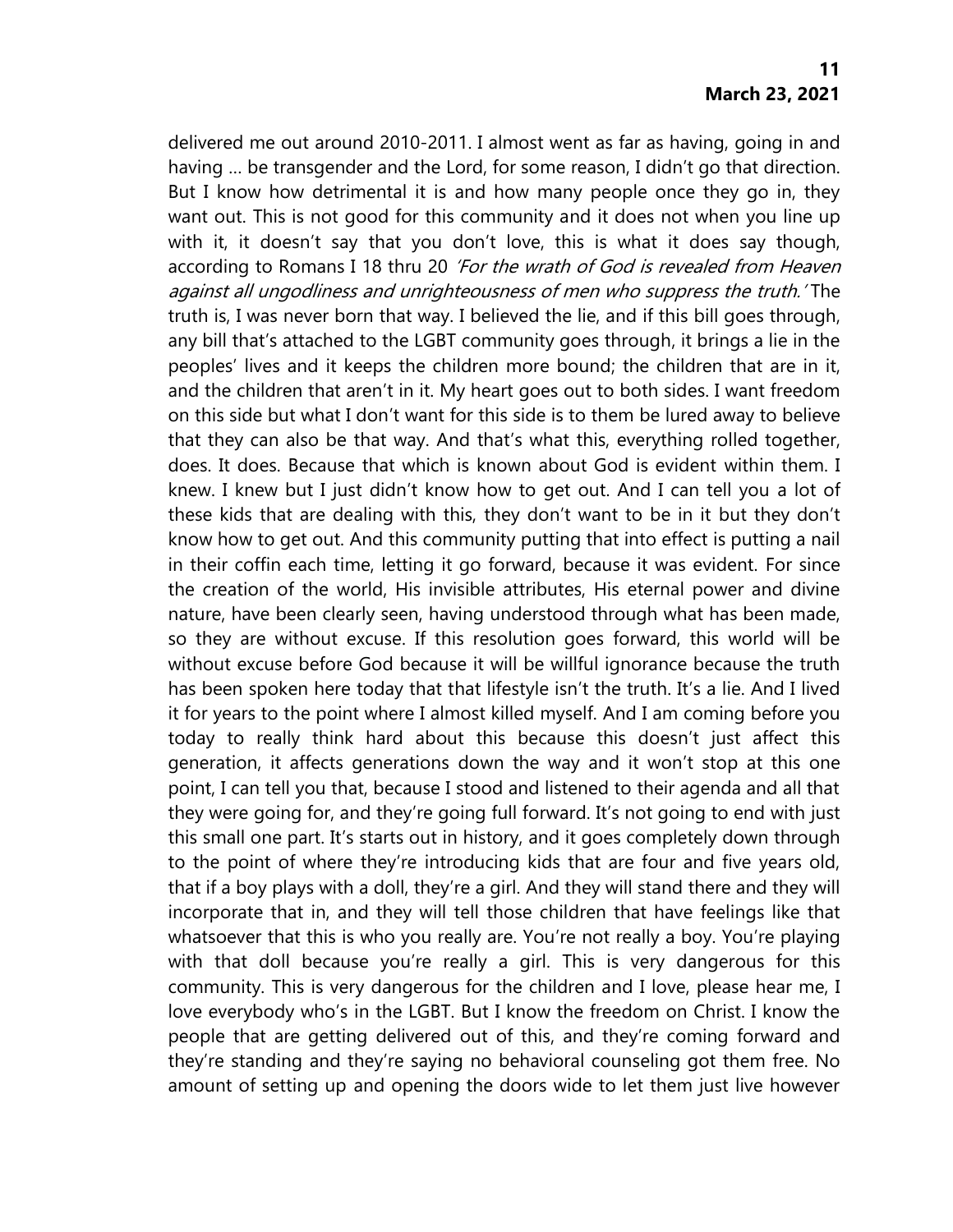they wanted to live, did anything to help them but drove them more and more into darkness. I come before you today and I ask that you take a look because this is going to affect it across the board here in this area. It's done it in California, it'll do it here, and I ask that you take that into consideration because this is not just about this nation, it's about the God that we serve and what He has given, and I thank you for your time, and I pray for each and every one of you, and this decision to go forth that it will be done with the truth in mind, in grace and truth, and I thank you."

- 3. WCPS Transgender Policy Jim Ennis appeared before the Board and stated "Good evening. My name is Jim Ennis from up near Max Meadows. I'm here before you today to speak out in support of hundreds of families in Wythe County. We have fearful politicians and administrators yielding to insane demonic forces effectively assaulting, abusing our children in schools with gender confusion. Genesis 1:27 says 'So God created men in his own image; in the image of God He created him, male and female He created them.' It does not say so God created men to become his own image; in the image of Himself may he be male and female. It does not say that. It's very, very clear. The purpose of the Board of Education is to determine the education policy, first and foremost, and the only item on their agenda is to lookout for students but today they have yielded to demands of LGBT activists and sympathizers. We can talk about mixed genders in school sports, in bathrooms, locker rooms, showers; we can talk about indoctrination, dress code, the use of pronouns in speech. On privacy and confidentiality, parents have no right to know or to inquire about choices their own children have made, or hear about the coercion brought to their ears. Parents have no right and no voice. Parents are subject to prosecution if they do not agree with policies dictated by LGBT radicals. The mandates of this Board of Education show this policy, you search parental authority. Mom and Dad have no say in these matters. I pray for a response as large as, or greater than the turnout for the second amendment sanctuary. We will not give in and not let the social tyrants confuse our young ones yearning for significance and starving for love. There are many of us in our community willing to mentor the kids having trouble identifying their meaning and purpose in life. Thanks a lot."
- 4. WCPS Transgender Policy Travis Tweety appeared before the Board and stated "I live in Austinville and I moved here from Maine 15 years ago so don't hate me for that. I also turned 63 last St. Patrick's Day which has nothing to do with anything but I want to just go at this a little bit differently than everybody else, which I agree with everybody else. I too am a believer in Jesus Christ and a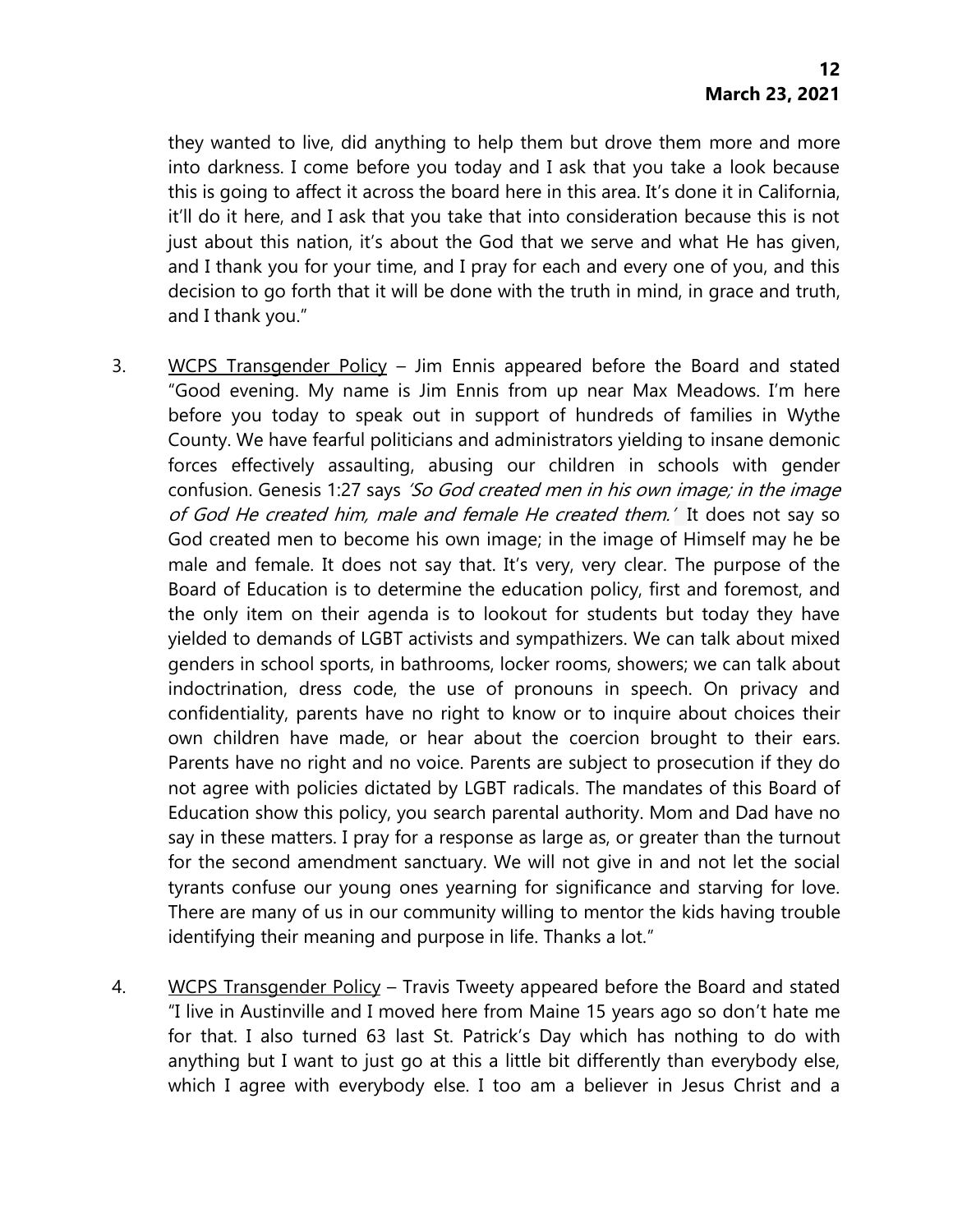follower but I've seen a lot of things change in my life. You all are some similar ages here, I see, although probably more well-preserved than I am. We saw our prayer taken out of churches. We saw abortion legalized. We saw promiscuous behavior being looked the other way. Drug use has gone up. I've run manufacturing plants my whole life and just retired recently, and I can't tell you the change that I've seen in 35 years, of people coming to work or just not showing up at work or being stoned when they come to work or not caring about doing an honest day's work. We also know that in our society now if you stand up and you say something, you're going to be labeled as a hater, as someone who is dangerous. But I'm asking you all to think about your lives. Think about when you grew up. Think about when you were four or five or ten or twelve. What were you thinking about? Were you thinking about 'Gee, I think I should be a girl.' or were you thinking about *'I should be a boy.'* I was thinking about how many whiffle balls I could buy with bottle money I found and you know, how do I keep my pant leg out of the chain on my bike so I don't wreck again. I was thinking about a party to go to. I was thinking about a birthday party or something else. I wasn't thinking about my sexuality at four years old. And if you ask yourselves, honestly, think back on your life. Do you think it's really necessary? Or will you find that, in the course of your life, will you find out what direction you need to go in the course of your life by learning, by understanding, by seeking counsel, by talking to people, by your growth as a person. I've been married 43 years, God bless her, I have three daughters and ten grandchildren, eight granddaughters, 2 grandsons. I don't want them introduced to a different gender in a bathroom or locker room or, I don't even want them to be talked to about it unless it's their parents. What's left for parents to do these days? Just fund what everybody else wants to do to their children? Is that all we've been reduced to? Or can we still play a part in raising our children, and our grandchildren the way that we want them to be. The way that we believe they should be. So, in closing, I'm just asking you, look back on your lives, think about it. Did you need any of this at four, at five, at ten, at twelve? Were you thinking about any of that at four or five or ten or twelve? Did you think you needed it in school? And have we gotten any better into our society by taking everything that is good, in my opinion, out? We're trying to remove God and all of His ordinances and His beliefs and our beliefs, out of everything public. That's not what this country was based on. We talk about separation of church and state and other things, but that was to protect us, not the government. So, I ask you in closing, please think about your life and whether you would want to be subjected to the kind of things that she spoke about so eloquently. Would you want your children to be introduced to a stranger or somebody else in a situation that could turn bad quickly? I remember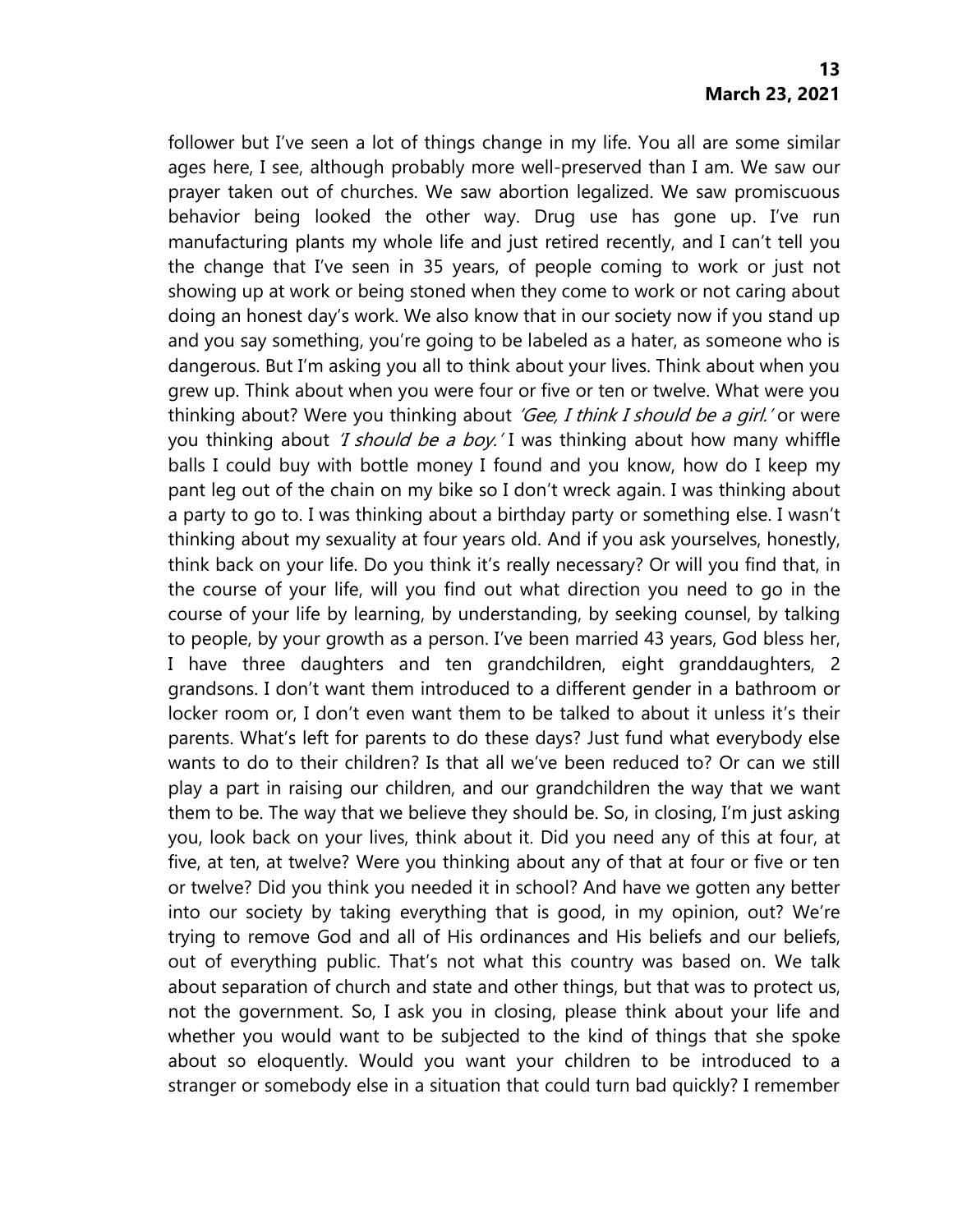being a teenager; if somebody said you could go in the girls' locker room, I would have tried it. I'll be honest with you, I tried it anyway. I tried enough stuff without any encouragement. Thank you."

5. WCPS Transgender Policy – Kent Lewis appeared before the Board and stated "Thank you guys for this time to be here, and I hope you take to heart what's being said; I feel that you will. I'm going to speak against what's going on and I would ask you not to fund any kind of funding towards this - that would be my request, and engage in this teaching that would be taught to our kids. In the book of Isaiah teaches us that the law and the testimony, if they do not speak according to this word, it is because there is no light in them. Amos, Chapter 8, Verse 11 said 'The days are coming, declares the sovereign of the Lord, when I will send a famine through land, not a famine of food or a thirst for water, but a famine of hearing the words of the Lord', and that's where we're at today. Where there's no word there's no light and where there's no word darkness appears. And that's what we're seeing before us is darkness. Gay marriage, transgenderism, has become widely accepted even glorified in the nation. It's uplifted. But contrast to those of us who're opposing these things, God's words are openly betrayed and we're scolded or condemned, criticized for speaking out against it. If you speak out against it, then you're a hate person. I preach messages not directly at anyone but preach … against these things. So, I have letters that got back to me that I was preaching hate messages, but it's the word of the Lord, and so it's true as the lady said, I love everybody and if I don't preach it then I really don't love you. So, I do love them and the fact of it is we're even considered bigot and unloving and the fact, by teaching as a pastor and a teacher of the word of the Lord, is because I do love, and we have to call it for what it's worth. The bible calls it sin. That's what the bible calls it. And we all know that sin will take you to hell. In the book of Matthew, chapter 19, verse 4 and 5 says the scripture makes it very clear and easy to find God's standards on marriage and gender. '... the Creator made them male and female...', a man and his wife. And God's words said that He determines our gender and that marriage from the Garden of Eden from there on should be as a pattern of male and female. So, if we don't stand for it as the country song says 'we don't stand for something, we fall for everything.' And what happened is everybody has tore their closets out; no more closets. We need to start building closets. If you want to do it, do it in your closet. We don't need to teach this to our kids. And I hope that you will, and I feel like you will, not show interest in this. Thank you."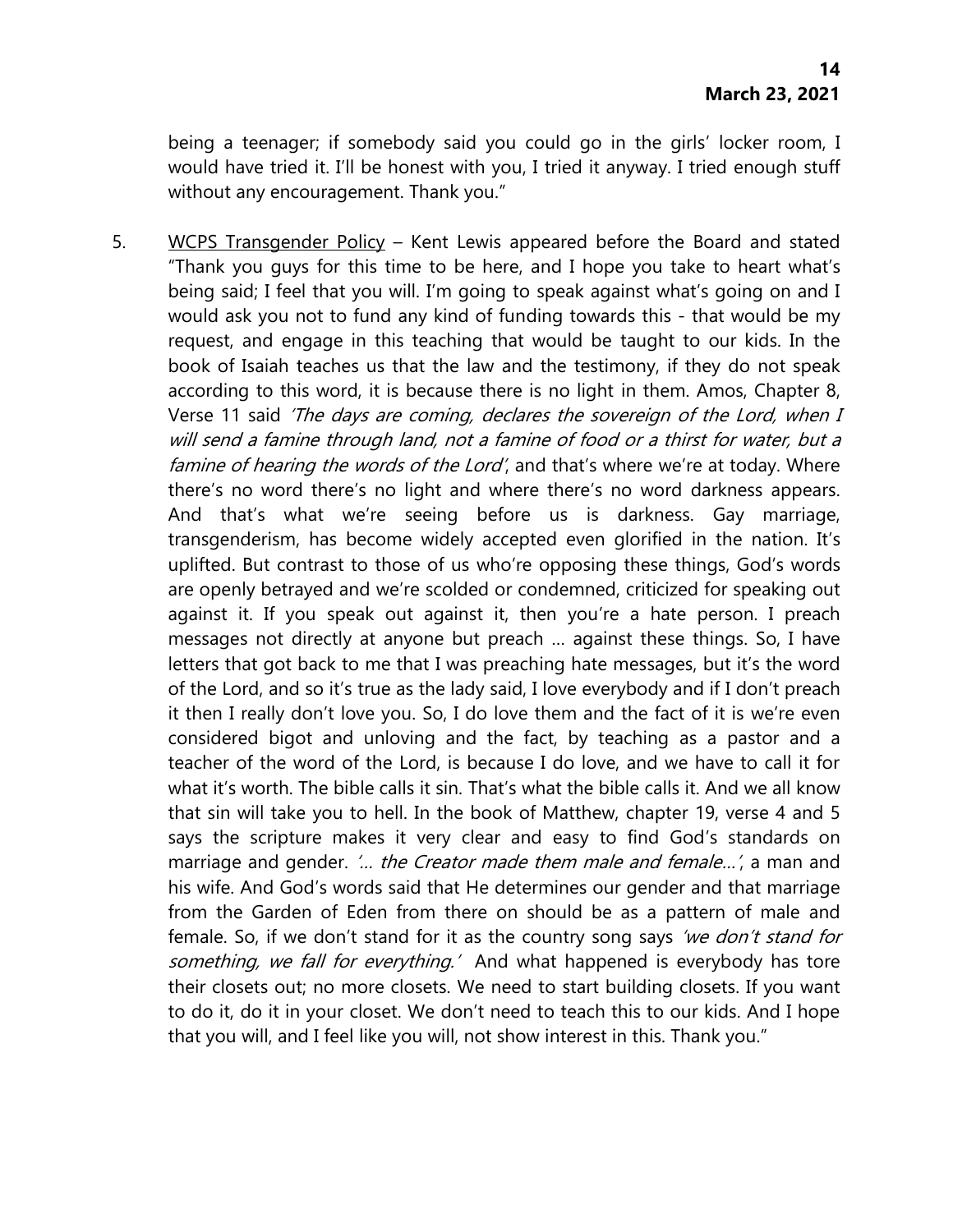6. Speedwell Feed Lot – Linda Meyer appeared before the Board and stated "Good evening, gentlemen. I'd like to ask on behalf of the residents of Speedwell, have DEQ been contacted. Is there any response about the water issue, ground water issue and so on, from the feedlot? We haven't heard anything. We need to pursue this and not let it lay. Anything? Nothing's happened? Nobody's inquiring?"

Mr. Bear responded that the County Engineer has been working with VDACS on the matter. They're looking at the groundwater runoff, VDOT is looking at what is coming into their stormwater management facilities down there, but he's not aware of any well monitoring requirement at this time.

7. WCPS Transgender Policy – Ms. Meyer continued "As a taxpayer and a grandmother, I'm concerned about our schools, and as far as I'm concerned, I'm old school and I think they should be teaching the three R's and life skills. Back to basics. Real history and real truth. Social issues, sex gender, that should not be in schools. That's the parents' responsibilities and those should be parental issues, not in public schools. We desperately need to get our kids motivated and taught real life skills and all the things that we all learned in school; reading, writing and arithmetic. How about balancing a checkbook and actually being able to write your name in cursive? That would be really great. Certainly not the 1619 project or any critical race theory is not needed. That should come later when they perhaps get into college or from their parents and other issues. We are as taxpayers should be funding three R's and life skills and hopefully some technical knowledge on top of it and get these kids a good start. We all know what the C19 has done. All of the kids are way lagging behind with this virtual. There was a big thing on TV tonight about that on the news all across America. So, we certainly don't need to complicate anything with a gay model policy from the state. We need to be doubling down on the three R's and life skills. Thank you."

With no one else wishing to address the Board, Chair Vaught closed Citizens' Time.

The Chair explained that the Board of Supervisors is a funding board and that the School Board is the policy board. However, the County does fund around \$13.6M to educate our kids and we trust the School Board to make the best decisions. But like our budget, he said, if Mr. Bear came up with a "model budget", this Board would probably disagree with much of it and move money around several times over. The point being, it starts out as a "model" but it can continue to change and evolve. Chair Vaught encouraged everyone to attend the April 8<sup>th</sup> School Board meeting so their voices can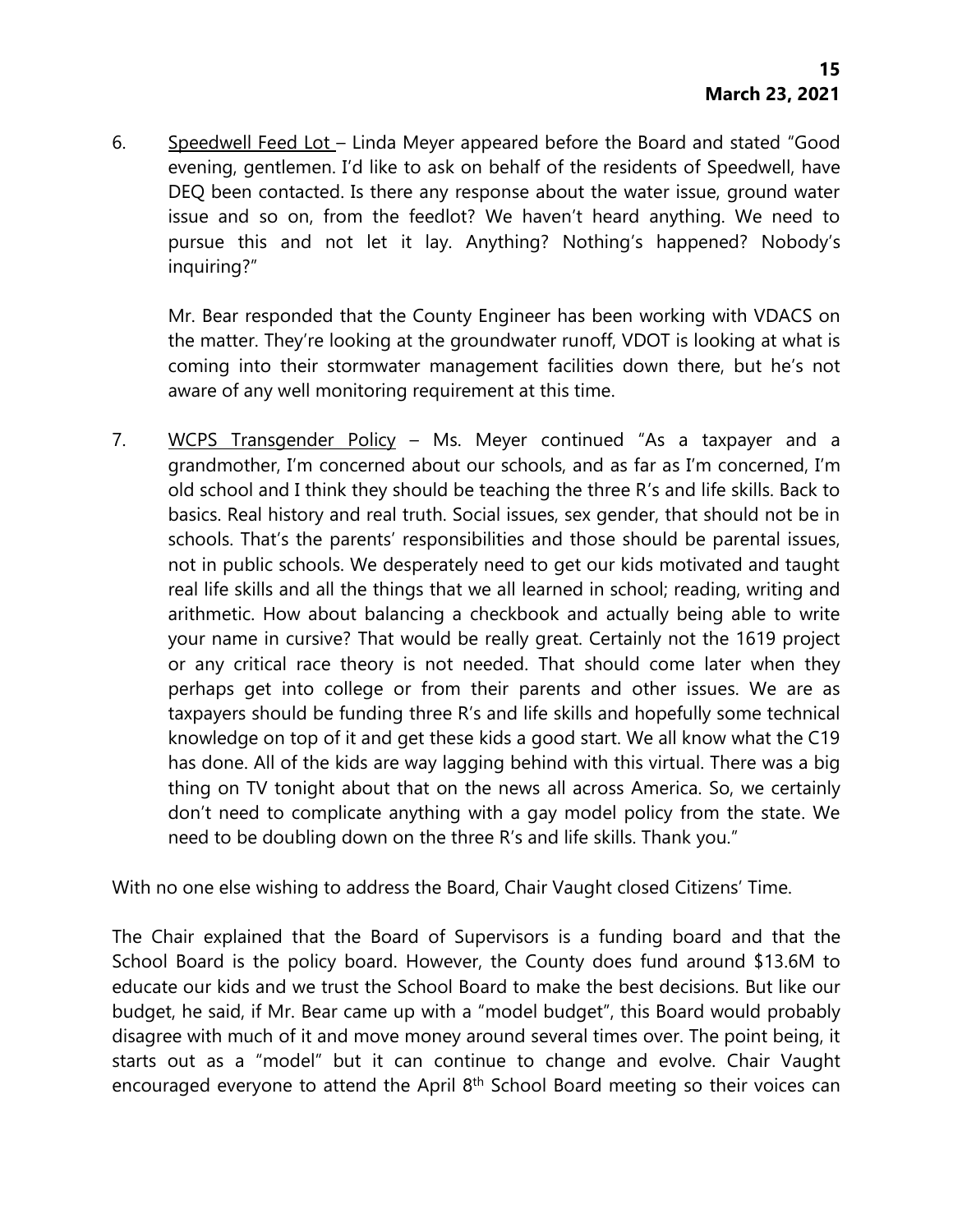be heard by the decision-makers. He also encouraged people to get more involved in the electoral process.

Mr. Sunshine added that he will go to the School Board meeting and voice his concern, but it's "money that talks" and the Board of Supervisors control the money.

Supervisor Terry thanked everyone for attending this meeting and he wished they had come out a year ago when he came under fire for his stand against a related issue. He said sin is sin and legislation doesn't cover sin. He encouraged everyone to continue to stand up and fight for what they believe, and he will be right there with them.

Ms. Slemp added that all the problems we have in our community and this nation are due to the disobedience of God's word.

# **PAYMENT OF COUNTY INVOICES**

Supervisor Horney made a motion to pay the invoices for approval on March 23, 2021, for the various departments of County government. The invoices were paid on General Warrants 30109157-30109260 as follows:

## **EXPENDITURES BY DEPARTMENT BOARD OF SUPERVISORS March 23, 2021**

| <b>CHECK#</b>                        | <b>ISSUE DATE</b> | <b>VENDOR</b>                        | <b>AMOUNT</b> |
|--------------------------------------|-------------------|--------------------------------------|---------------|
| 30109157                             | 03/12/2021        | <b>APPALACHIAN POWER</b>             | \$34,377.24   |
| 30109158                             | 03/12/2021        | <b>ATMOS ENERGY</b>                  | 92.12         |
| 30109159                             | 03/12/2021        | <b>CENTURYLINK</b>                   | 66.59         |
| 30109160                             | 03/12/2021        | <b>CENTURYLINK</b>                   | 126.01        |
| 30109161                             | 03/12/2021        | <b>CENTURYLINK</b>                   | 330.00        |
| 30109162                             | 03/12/2021        | <b>CENTURYLINK</b>                   | 4,868.15      |
| 30109163                             | 03/12/2021        | JOINT IDA OF WYTHE COUNTY            | 75,000.00     |
| 30109164                             | 03/12/2021        | MANSFIELD OIL CO                     | 5,556.92      |
| 30109165                             | 03/12/2021        | NEW RIVER REGIONAL WATER             | 58,283.16     |
| 30109166                             | 03/12/2021        | <b>POSTAGE BY PHONE RESERVE</b>      | 1,250.00      |
| 30109167                             | 03/12/2021        | <b>TOWN OF WYTHEVILLE</b>            | 515.49        |
| 30109168                             | 03/12/2021        | <b>TRANSUNION RISK &amp; ALTERNA</b> | 79.20         |
| 30109169                             | 03/12/2021        | <b>US CELLULAR</b>                   | 1,349.96      |
| <b>TOTAL EXPENDITURES 03/12/2021</b> |                   |                                      | \$181,894.84  |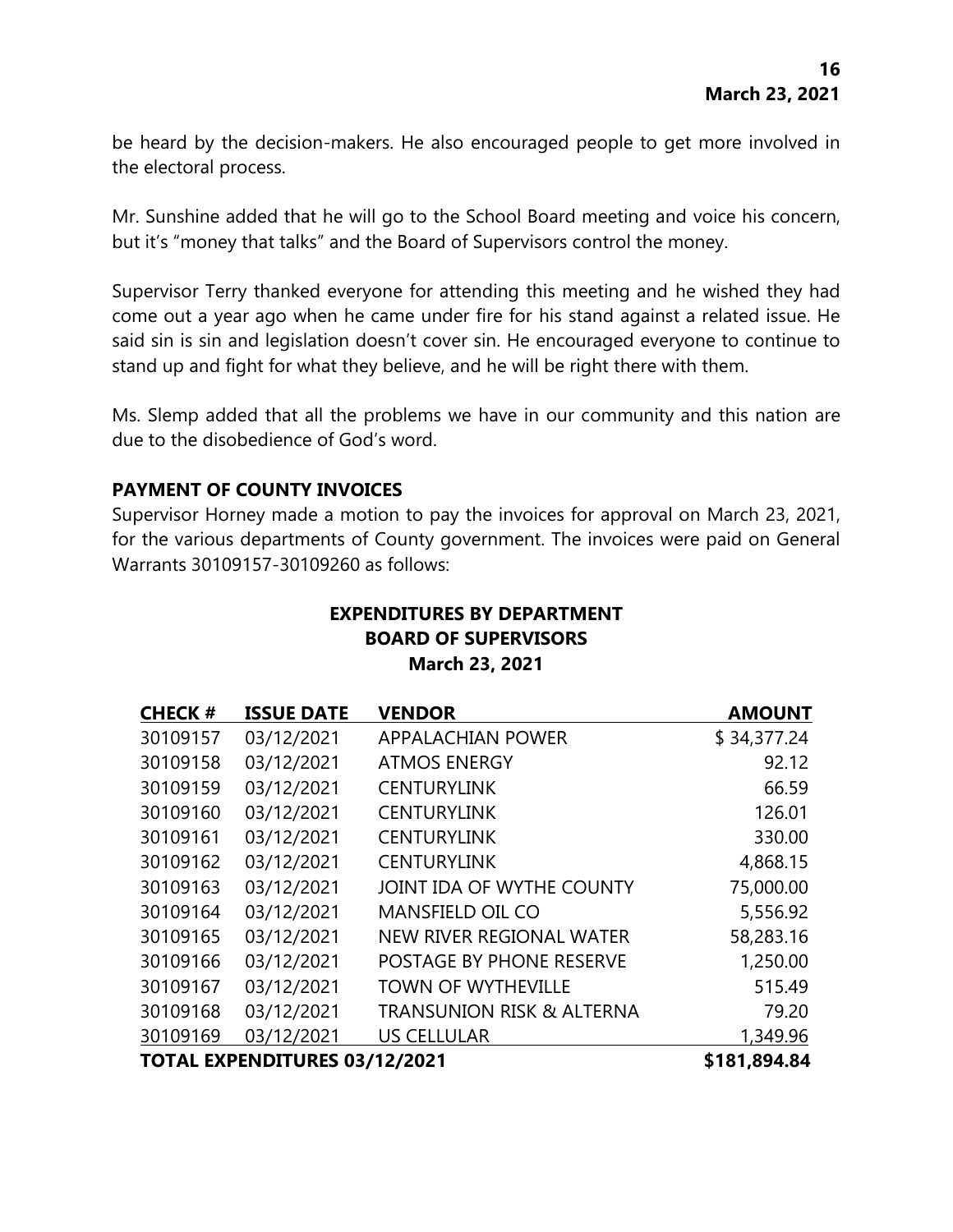# **March 23, 2021**

| <b>CHECK#</b> | <b>ISSUE DATE</b> | <b>VENDOR</b>                        | <b>AMOUNT</b> |
|---------------|-------------------|--------------------------------------|---------------|
| 30109170      | 03/23/2021        | ALPHA & OMEGA REPAR SERVI            | \$1,110.34    |
| 30109171      | 03/23/2021        | <b>AMAZON</b>                        | 1,722.75      |
| 30109172      | 03/23/2021        | APPALACHIAN REGIONAL EXPO            | 50,000.00     |
| 30109173      | 03/23/2021        | APPALACHIAN JUVENILE COMM            | 5,950.00      |
| 30109174      | 03/23/2021        | <b>APPALACHIAN POWER</b>             | 1,636.08      |
| 30109175      | 03/23/2021        | <b>ATLANTIC EMERGENCY SOLUTI</b>     | 1,699.42      |
| 30109176      | 03/23/2021        | <b>BKT UNIFORMS</b>                  | 133.94        |
| 30109177      | 03/23/2021        | BLUE RIDGE ANALYTICAL, LL            | 2,510.00      |
| 30109178      | 03/23/2021        | <b>BRENNTAG MID-SOUTH INC</b>        | 1,994.39      |
| 30109179      | 03/23/2021        | <b>BROWN EXTERMINATING CO</b>        | 90.00         |
| 30109180      | 03/23/2021        | <b>BUSINESS INFORMATION SYST</b>     | 33.72         |
| 30109181      | 03/23/2021        | <b>CARROLL COUNTY PSA</b>            | 3,055.44      |
| 30109182      | 03/23/2021        | CARZ R US LLC                        | 142.99        |
| 30109183      | 03/23/2021        | <b>CAVALIER SUPPLY CO</b>            | 1,052.65      |
| 30109184      | 03/23/2021        | <b>CDW GOVERNMENT INC</b>            | 1,005.18      |
| 30109185      | 03/23/2021        | <b>CENTURYLINK</b>                   | 39.98         |
| 30109186      | 03/23/2021        | <b>COLLINS AUTO REPAIR INC</b>       | 107.76        |
| 30109187      | 03/23/2021        | COMM OF REV ASSOC OF VA              | 100.00        |
| 30109188      | 03/23/2021        | <b>COMSONICS</b>                     | 408.00        |
| 30109189      | 03/23/2021        | <b>CORE&amp;MAIN LP</b>              | 441.20        |
| 30109190      | 03/23/2021        | <b>COULTER'S FLORIST INC</b>         | 65.00         |
| 30109191      | 03/23/2021        | <b>COUNTY OF WYTHE</b>               | 1,416.67      |
| 30109192      | 03/23/2021        | CSG SYSTEMS, INC                     | 1,715.25      |
| 30109193      | 03/23/2021        | <b>DALY COMPUTERS</b>                | 2,399.30      |
| 30109194      | 03/23/2021        | DC GROUP, INC                        | 2,304.00      |
| 30109195      | 03/23/2021        | <b>DELL MARKETING LP</b>             | 91,081.60     |
| 30109196      | 03/23/2021        | DEPT OF MOTOR VEHICLES               | 2,050.00      |
| 30109197      | 03/23/2021        | <b>FARTHING, SCOT S</b>              | 1,841.50      |
| 30109198      | 03/23/2021        | <b>FASTENAL</b>                      | 191.99        |
| 30109199      | 03/23/2021        | <b>FERGUSON ENTERPRISES #5</b>       | 7.00          |
| 30109200      | 03/23/2021        | FIRE RESCUE AND TACTICAL             | 761.60        |
| 30109201      | 03/23/2021        | FN WHOLESALE LIGHTING & S            | 55.25         |
| 30109202      | 03/23/2021        | FTR LTD                              | 4,194.00      |
| 30109203      | 03/23/2021        | <b>GENUINE PARTS COMPANY</b>         | 93.53         |
| 30109204      | 03/23/2021        | <b>GRUBB FUNERAL HOME</b>            | 1,137.00      |
| 30109205      | 03/23/2021        | HIGHLAND FUNERAL SERVICE             | 750.00        |
| 30109206      | 03/23/2021        | <b>HUFF FORD</b>                     | 54.32         |
| 30109207      | 03/23/2021        | <b>INTRADO LIFE &amp; SAFETY SOL</b> | 20,225.00     |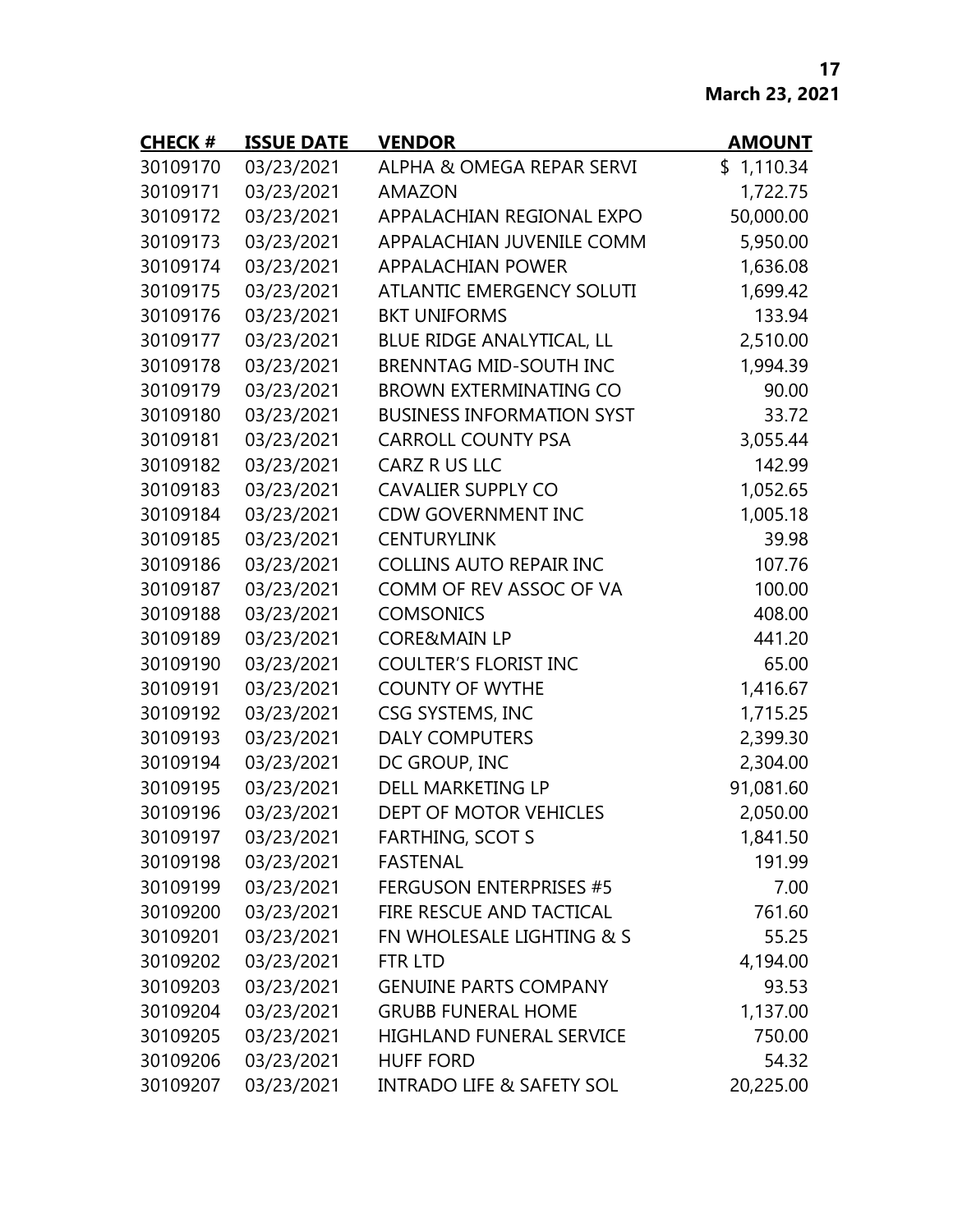| 30109208 | 03/23/2021 | <b>IRVIN CONSTRUCTION SERVIC</b> | 20,886.00 |
|----------|------------|----------------------------------|-----------|
| 30109209 | 03/23/2021 | <b>JASON'S AUTO SERVICE</b>      | 28.99     |
| 30109210 | 03/23/2021 | <b>KC AUTOMOTIVE</b>             | 49.13     |
| 30109211 | 03/23/2021 | <b>KIRBYS KUTTIN EDGE</b>        | 1,800.00  |
| 30109212 | 03/23/2021 | <b>LANE GROUP</b>                | 560.00    |
| 30109213 | 03/23/2021 | LANTAGNE LEGAL PRINTING          | 273.05    |
| 30109214 | 03/23/2021 | LOWE'S                           | 1,473.65  |
| 30109215 | 03/23/2021 | <b>MANSFIELD OIL CO</b>          | 11,802.62 |
| 30109216 | 03/23/2021 | MCI COMM SERVICE                 | 37.77     |
| 30109217 | 03/23/2021 | MCI COMM SERVICE                 | 124.32    |
| 30109218 | 03/23/2021 | <b>MCI COMM SERVICE</b>          | 559.95    |
| 30109219 | 03/23/2021 | <b>MEREDITH'S GARAGE</b>         | 54.00     |
| 30109220 | 03/23/2021 | MILO C COCKERHAM INC             | 950.80    |
| 30109221 | 03/23/2021 | MOUNT ROGERS COMMUNITY SE        | 41,087.25 |
| 30109222 | 03/23/2021 | QUADIENT FINANCE USA, INC        | 1,169.38  |
| 30109223 | 03/23/2021 | NEW RIVER VALLEY JUVENILE        | 7,000.00  |
| 30109224 | 03/23/2021 | OFFICE OF THE CHIEF MEDIC        | 20.00     |
| 30109225 | 03/23/2021 | <b>DEBBIE EARLS</b>              | 30.00     |
| 30109226 | 03/23/2021 | <b>DOUG TUCK</b>                 | 144.39    |
| 30109227 | 03/23/2021 | <b>MAGGIE MCGEE</b>              | 79.52     |
| 30109228 | 03/23/2021 | <b>WHITNEY RICHARDSON</b>        | 444.82    |
| 30109229 | 03/23/2021 | <b>ZACHARY JONES</b>             | 49.83     |
| 30109230 | 03/23/2021 | <b>PAPER CLIP</b>                | 525.00    |
| 30109231 | 03/23/2021 | PIONEER COLLISION CENTER         | 4,419.36  |
| 30109232 | 03/23/2021 | PITNEY BOWES                     | 274.65    |
| 30109233 | 03/23/2021 | PROTECT YOUTH SPORTS             | 47.85     |
| 30109234 | 03/23/2021 | <b>R&amp;R ENTERPRISES INC</b>   | 195.00    |
| 30109235 | 03/23/2021 | R.E. MICHEL COMPANY, LLC         | 355.98    |
| 30109236 | 03/23/2021 | RAMBO'S BACKHOE SERVICE L        | 5,200.00  |
| 30109237 | 03/23/2021 | S&W FERTILIZER                   | 99.00     |
| 30109238 | 03/23/2021 | <b>SALEM STONE</b>               | 891.10    |
| 30109239 | 03/23/2021 | <b>SUBURBAN PROPANE-1241</b>     | 2,078.51  |
| 30109240 | 03/23/2021 | <b>SUNTRUST</b>                  | 36,881.92 |
| 30109241 | 03/23/2021 | SURE-FLO INC                     | 2,815.49  |
| 30109242 | 03/23/2021 | <b>TACS</b>                      | 288.60    |
| 30109243 | 03/23/2021 | <b>TESSCO INC</b>                | 199.36    |
| 30109244 | 03/23/2021 | THE RURAL RETREAT DEPOT F        | 1,250.00  |
| 30109245 | 03/23/2021 | THREE RIVERS MEDIA CORP          | 165.00    |
| 30109246 | 03/23/2021 | <b>TOWN OF WYTHEVILLE</b>        | 4,155.11  |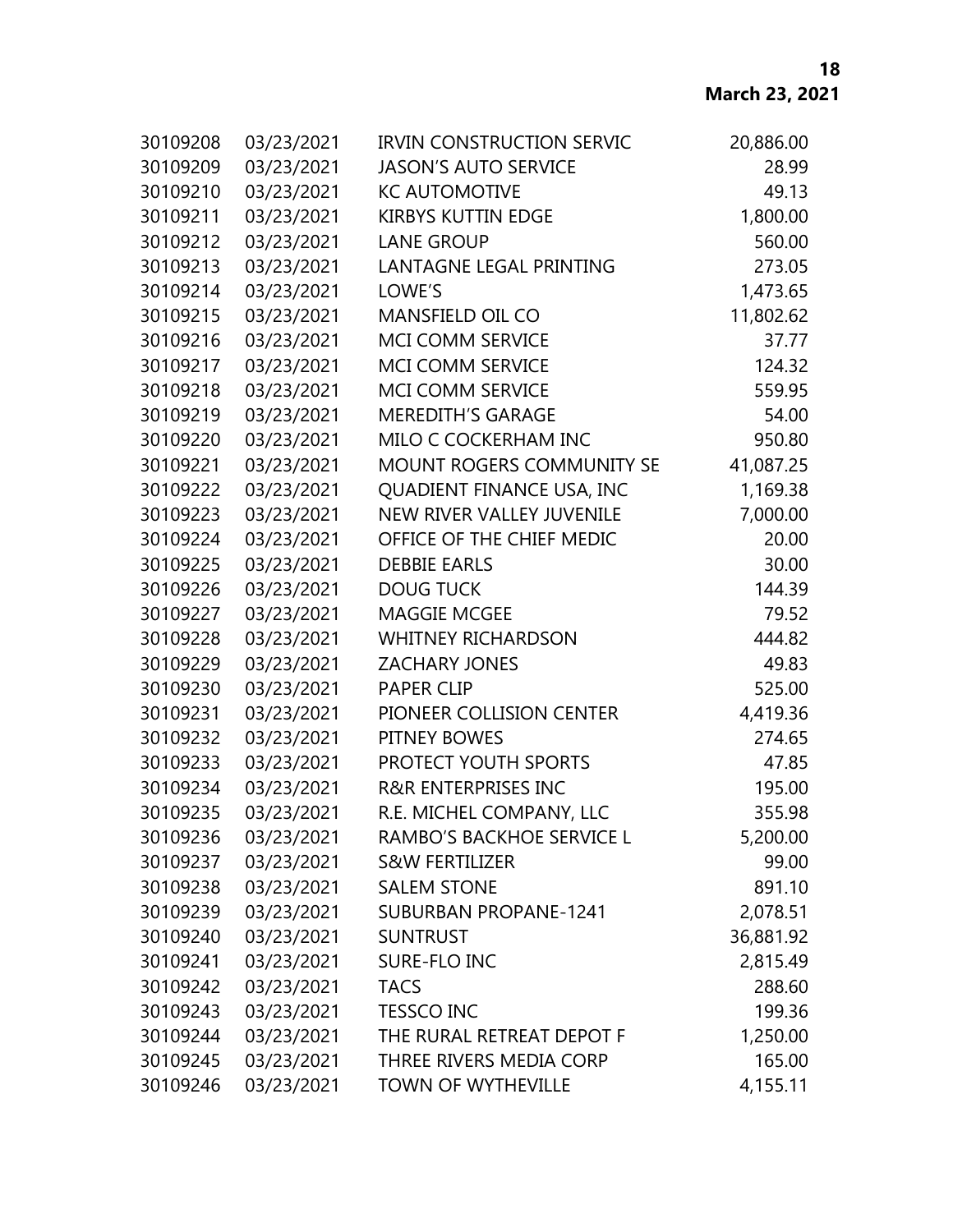| 30109247 | 03/23/2021                           | <b>TRACTOR SUPPLY COMPANY</b>   | 213.93    |
|----------|--------------------------------------|---------------------------------|-----------|
| 30109248 | 03/23/2021                           | TRI CITIES/SW VA REGIONAL       | 258.60    |
| 30109249 | 03/23/2021                           | <b>VACORP</b>                   | 33,894.00 |
| 30109250 | 03/23/2021                           | <b>VERIZON WIRELESS</b>         | 80.16     |
| 30109251 | 03/23/2021                           | <b>VERIZON WIRELESS</b>         | 80.04     |
| 30109252 | 03/23/2021                           | <b>VIRGINIA BUSINESS SYST</b>   | 60.65     |
| 30109253 | 03/23/2021                           | <b>VIRGINIA BUSINESS SYST</b>   | 93.51     |
| 30109254 | 03/23/2021                           | VIRGINIA LAWYERS WEEKLY         | 184.50    |
| 30109255 | 03/23/2021                           | <b>VITA</b>                     | 181.61    |
| 30109256 | 03/23/2021                           | <b>VUPS</b>                     | 57.75     |
| 30109257 | 03/23/2021                           | <b>WILLIAMS, KEVIN</b>          | 192.21    |
| 30109258 | 03/23/2021                           | <b>WYTHE TIRE AND MUFFLER</b>   | 35.00     |
| 30109259 | 03/23/2021                           | <b>WYTHEVILLE OFFICE SUPPLY</b> | 909.74    |
| 30109260 | 03/23/2021                           | <b>XEROX</b>                    | 201.43    |
|          | <b>TOTAL EXPENDITURES 03/23/2021</b> |                                 |           |

### **TOTAL EXPENDITURES APPROVED 03/23/2021 \$570,382.22**

Supervisor Terry seconded the motion and the roll call vote was as follows:

AYES: Brian W. Vaught Coy L. McRoberts Rolland R. Cook B. G. "Gene" Horney, Jr. Ryan M. Lawson Stacy A. Terry James D. "Jamie" Smith

NAYS: None

#### **MINUTES OF PREVIOUS MEETING**

The Board was presented with the March 9, 2021 minutes for approval.

Supervisor McRoberts made a motion, seconded by Supervisor Cook, to approve the March 9, 2021 minutes as presented.

The roll call vote was as follows:

AYES: Brian W. Vaught Coy L. McRoberts Rolland R. Cook B. G. "Gene" Horney, Jr. Ryan M. Lawson Stacy A. Terry James D. "Jamie" Smith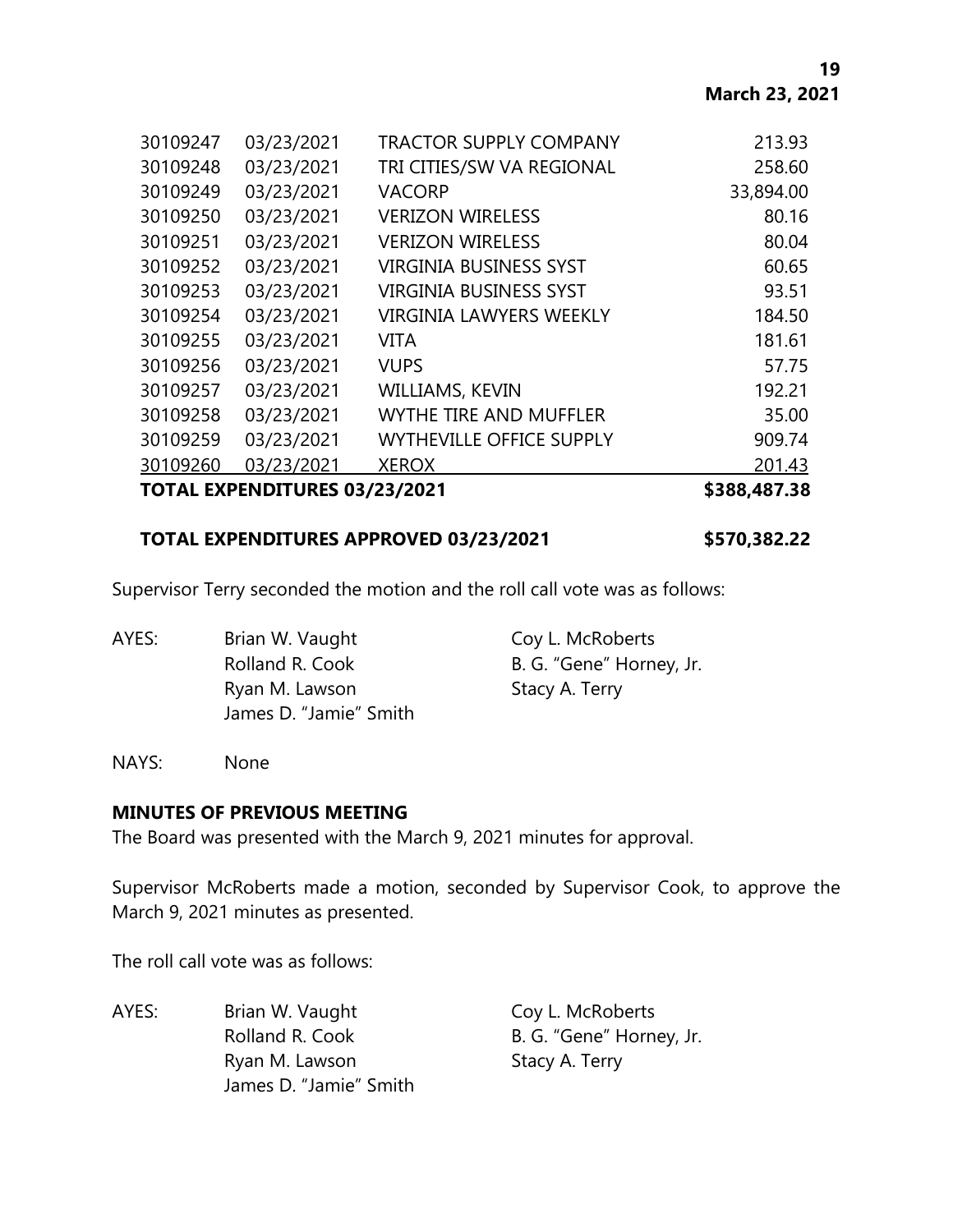NAYS: None

## **TREASURER'S REPORT**

Treasurer, Lori Guynn, appeared before the Board and reported the following:

- 1. Revenue Statement Mrs. Guynn reported that the Consolidated Account was comprised of \$71,000,831 of which \$48,262,678 was in the General Fund Account at the end of February.
- 2. Delinquent Notices The Treasurer's Office is in the process of sending notices to the printer, but are presently delayed by a Munis issue. They hope that all real estate and personal property delinquent notices will be mailed out next week.

Pending Board approval, the Treasurer will publish the delinquent list in the newspaper and/or online as of June 30, 2021.

Mrs. Guynn was pleased to report a recent increase in collections, likely due to the stimulus money.

#### **CONSENT CALENDAR**

Supervisor Terry made a motion to approve the Consent Calendar as follows:

#### **1. PAYROLL – February 2021:**

| <b>General County Fund</b>      | S | 564,531.83 |
|---------------------------------|---|------------|
| Police Activity Fund            |   | 47,115.17  |
| <b>Courthouse Security Fund</b> |   | 11,826.88  |
| Water Department Fund           |   | 22,613.56  |
| Wythe County Wastewater Fund    |   | 23,732.37  |
| <b>TOTAL</b>                    |   | 669,819.81 |

**Check Numbers:** 2001051-2001062; 2001067-2001080 **Voucher Numbers:** 15872-16024; 16030-16192

## **2. STATUS REPORTS:**

- A. Animal Control Arlan Dunford
- B. Building & Grounds Billy Bowers
- C. Building Inspection Kyle Taylor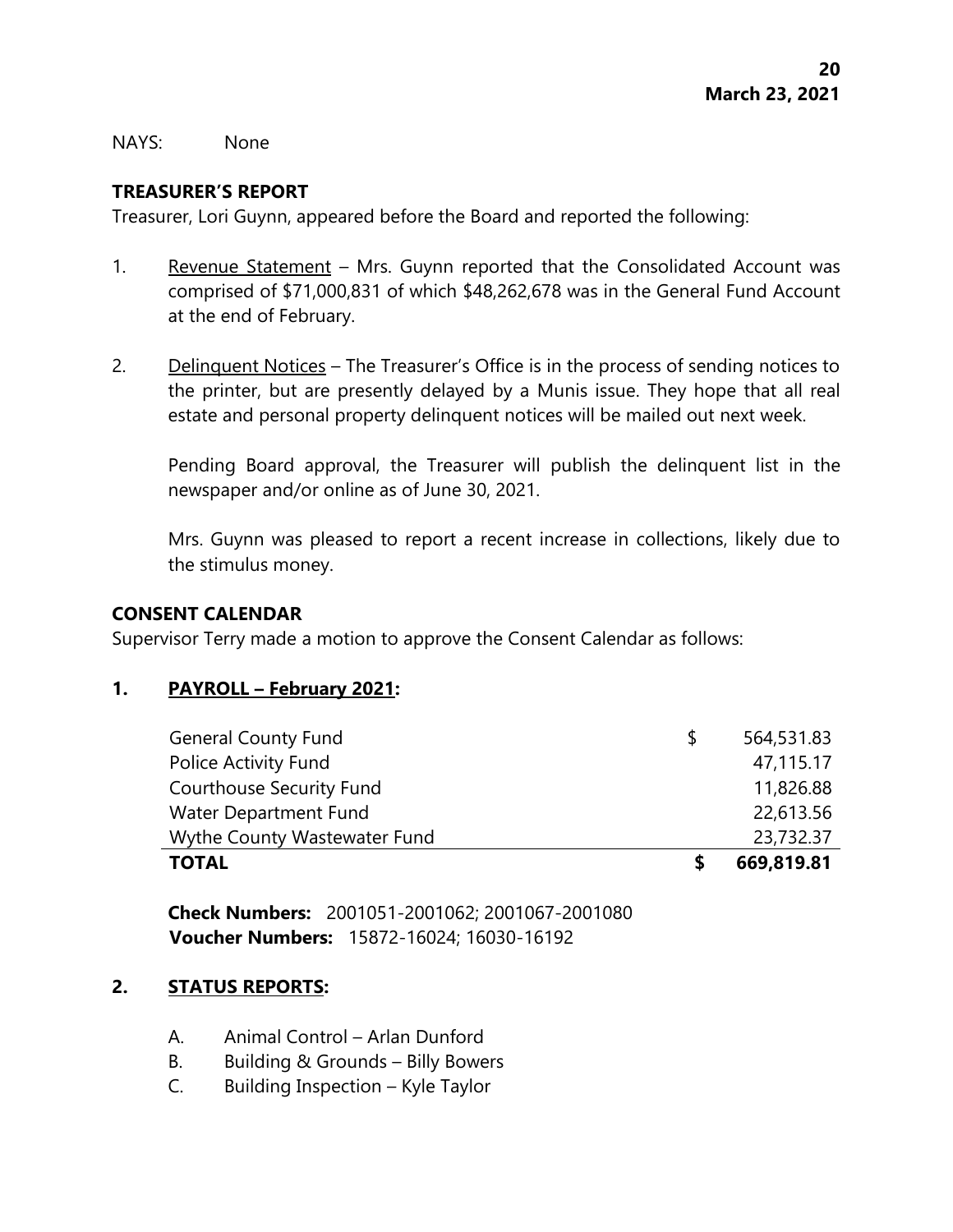- D. Dispatch Darlene Lang
- E. Emergency Services Jimmy McCabe
- F. Finance Regina Williams

## **3. PERSONNEL:**

- A. Riggins, Ricky Hired, Full-time Facilities Maintenance, Annual Salary \$30,836, Effective February 1, 2021
- B. Hale, Benjamin Hired, Full-time Facilities Maintenance, Annual Salary \$25,503, Effective February 16, 2021
- C. Holmes, Brandi Hired, Full-time Dispatch, Annual Salary \$26,000, Effective February 16, 2021
- D. Jones, Elis Keith Hired, Full-time Dispatch, Annual Salary \$27,000, Effective March 1, 2021
- E. Harrell, Melissa Hired, Full-time Accounting Technician, Annual Salary \$34,165, Effective March 1, 2021

Supervisor Smith seconded the motion and the roll call vote was as follows:

AYES: Brian W. Vaught Coy L. McRoberts Rolland R. Cook B. G. "Gene" Horney, Jr. Ryan M. Lawson Stacy A. Terry James D. "Jamie" Smith

NAYS: None

## **FY2021 EXPENDITURE BUDGET AND 4TH QUARTER APPROPRIATIONS**

Supervisor McRoberts made a motion, seconded by Supervisor Horney, to approve the FY21 Expenditure Budget and Fourth Quarter Appropriations as requested.

The roll call vote was as follows:

| AYES: | Brian W. Vaught | Coy L. McRoberts         |
|-------|-----------------|--------------------------|
|       | Rolland R. Cook | B. G. "Gene" Horney, Jr. |
|       | Ryan M. Lawson  | Stacy A. Terry           |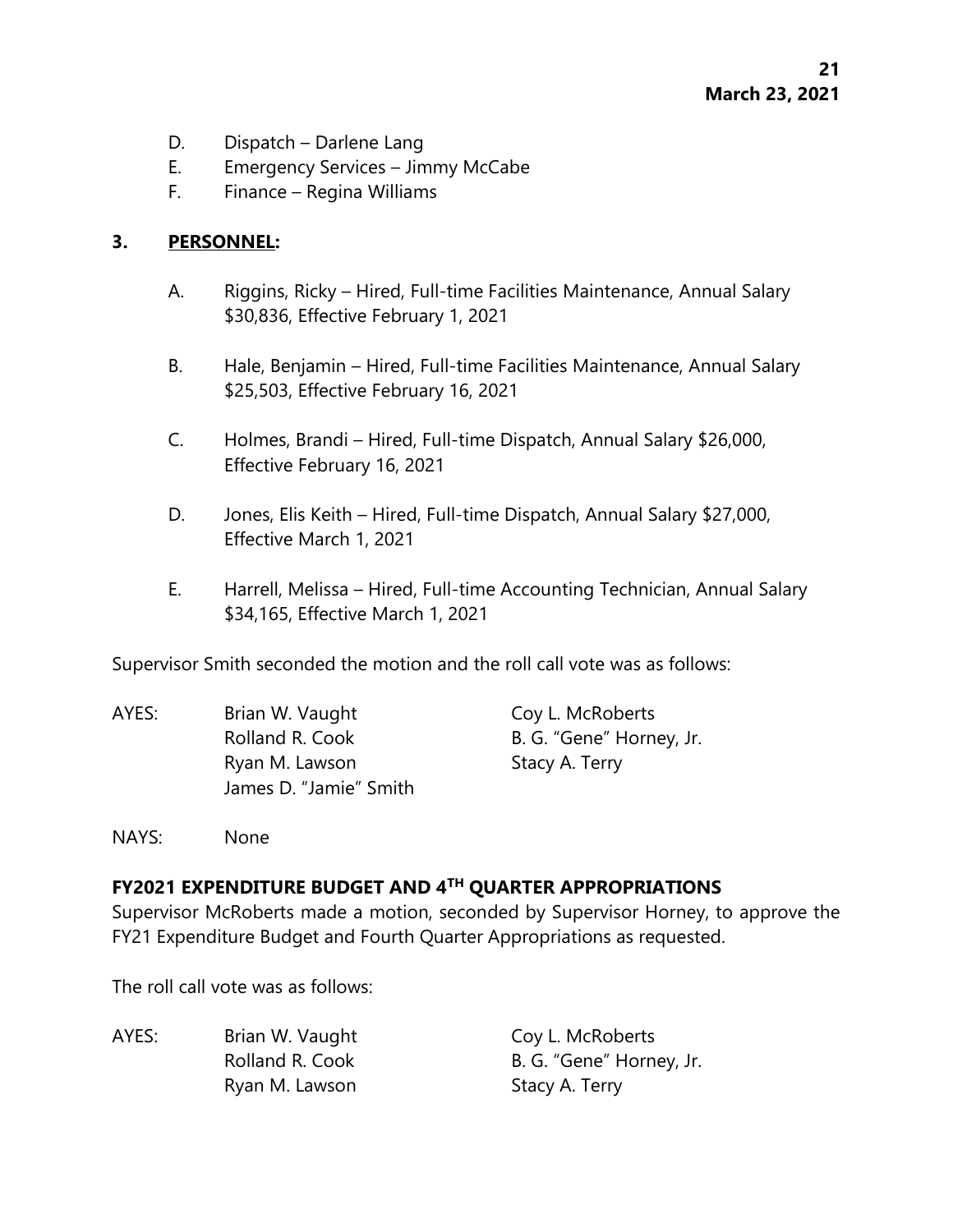James D. "Jamie" Smith

NAYS: None

# **LANE ENTERPRISES ADDITION – PROGRESS PARK COVENANTS**

Mr. Bear explained that Progress Park has covenants that require companies/businesses to submit a site plan if they intend to build or expand. Lane Enterprises wishes to double the size of their building, and the County Engineer has satisfactorily reviewed the plans. Accordingly, Mr. Bear recommends Board approval.

Supervisor Terry made a motion, seconded by Supervisor Horney, to approve the site plan and installation of construction trailer as presented.

The roll call vote was as follows:

AYES: Brian W. Vaught Coy L. McRoberts Rolland R. Cook B. G. "Gene" Horney, Jr. Ryan M. Lawson Stacy A. Terry James D. "Jamie" Smith

NAYS: None

# **NEW RIVER VALLEY REGIONAL JAIL AUTHORITY – FINANCIAL STATEMENT**

Supervisor Smith made a motion, seconded by Supervisor Terry, to accept the New River Valley Regional Jail Authority Financial Report for FY21.

The roll call vote was as follows:

AYES: Brian W. Vaught Coy L. McRoberts Rolland R. Cook B. G. "Gene" Horney, Jr. Ryan M. Lawson Stacy A. Terry James D. "Jamie" Smith

NAYS: None

Chair Vaught said that Chief Deputy Foster followed-up with NRVRJ and they were able to provide a small group of trusties who began picking up the trash around the County, but on a very limited basis. They're focusing primarily on the main roads and interstate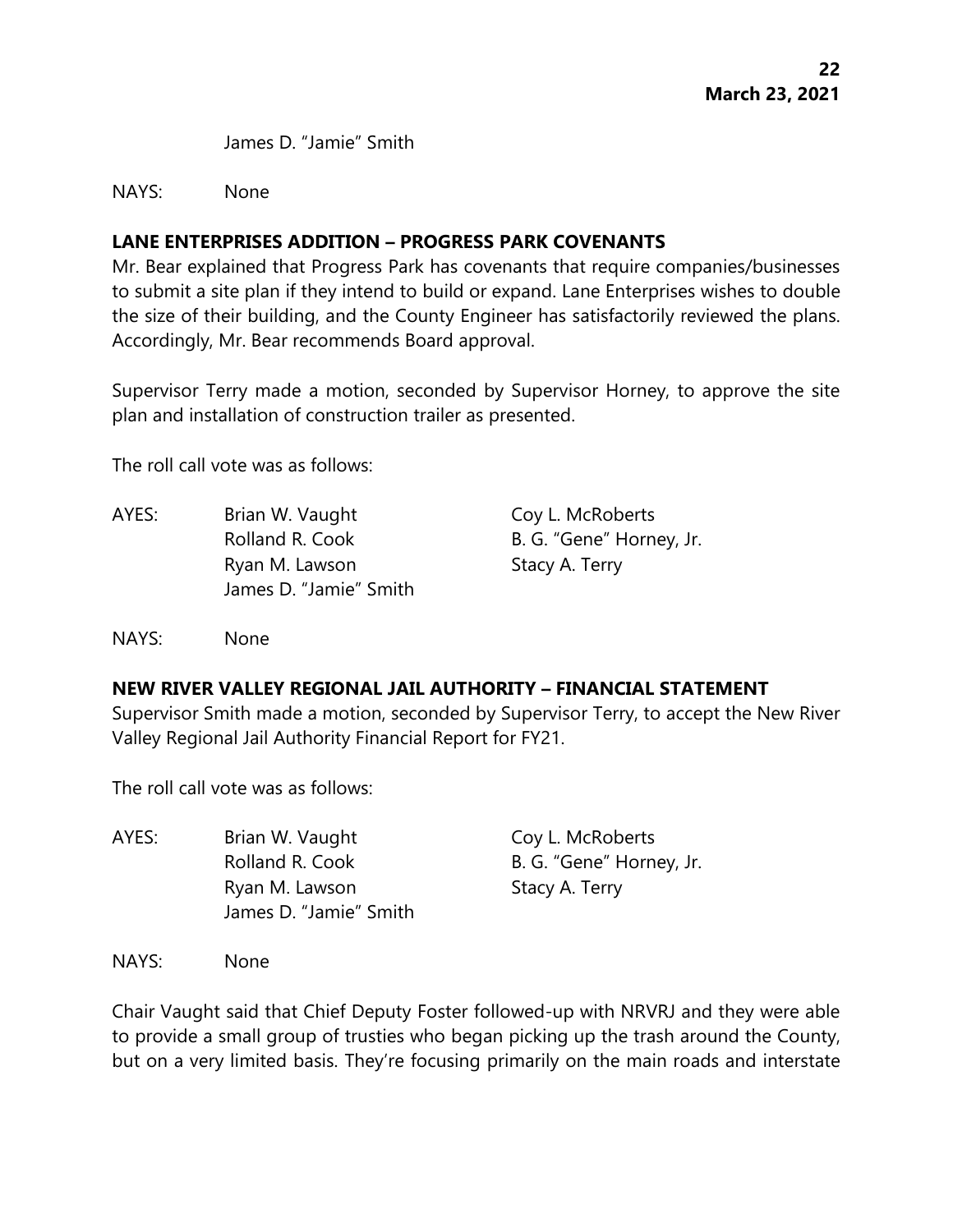exits, and then they will target some of the secondary roads. The Chair commended their efforts so far, as well as VDOT who picked up all the bags.

Supervisor Smith was contacted by someone who is required to do community service (court ordered), and the person asked about picking up trash. Supervisor Smith will coordinate this with Mr. Bear, Chief Deputy Foster and VDOT.

Chair Vaught hopes that the countywide community clean-up project moves forward. He also mentioned that the Boy Scouts in Rural Retreat have done a great job in this area.

Mr. Bear received information from Mr. Fowler (VDOT) regarding their Adopt-A-Highway program, and items that VDOT will provide to assist citizens in a safe clean-up. This information will be posted on the County website.

Ms. Meyer added that the Boy Scouts need more grabbers.

## **COUNTY ADMINISTRATOR REPORT**

1. Sheriff Department's Surplus Vehicle Request – Mr. Bear stated that once the vehicle is deemed surplus, it will be sold through Enterprise who typically provides a very reasonable price.

Supervisor Smith made a motion, seconded by Supervisor Cook, to declare the Sheriff Department's Dodge pick-up truck as surplus, and grant approval to sell the vehicle through Enterprise.

The roll call vote was as follows:

| AYES:    | Rolland R. Cook<br>James D. "Jamie" Smith<br>Coy L. McRoberts | B. G. "Gene" Horney, Jr.<br>Stacy A. Terry |
|----------|---------------------------------------------------------------|--------------------------------------------|
| NAYS:    | <b>None</b>                                                   |                                            |
| ABSTAIN: | Brian W. Vaught                                               | Ryan M. Lawson                             |

2. Lead Mines Estate Request – Mr. Bear explained that the County has done many revenue sharing projects over the years, in conjunction with transportation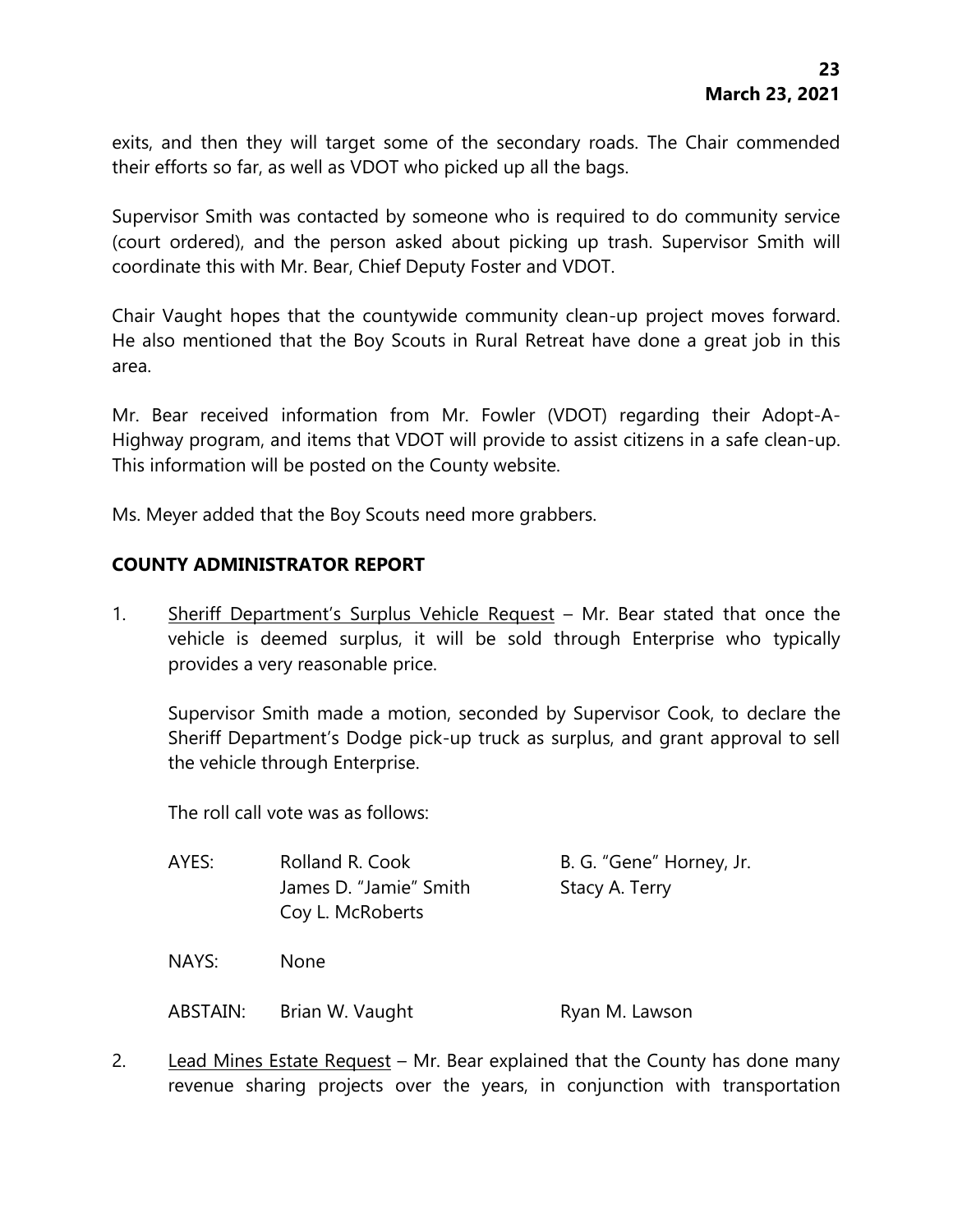service districts to get the roads constructed. Lead Mines Estates has been working for about two years to get Staff Street up to state-maintained standards. The County previously applied on their behalf for revenue-sharing funds, but VDOT advised it would be several years away. Lead Mines Estates is requesting to proceed with their own crews, build the road up to state-maintained standards (at a cost lower than what VDOT would charge) and create a Transportation Service District in which the residents would pay increased taxes over a sevenyear period to cover the cost. Mr. Bear has asked the County Attorney to review the financing aspects, and Mr. Bear will work with Mr. Crowgey on a revised petition to present to this Board. Landowners will absorb 100% of the funding (over seven years) but the County would lend them this money - basically what the County would normally do for revenue-sharing projects. Wythe County taxpayers would not be paying for any this.

Supervisor Smith wanted to clarify that in this situation, unlike all the other revenue-sharing projects, the landowners will be paying for the road 100%.

Mr. John Crowgey, on behalf of the Lead Mines Estates community, appeared before the Board and stated "My name is John Crowgey. I'm the President of Lead Mines Estates, Inc. We have a problem. It's a bigger problem than the road; it's a subdivision problem. But to solve that we got to solve the road. We started off thinking it was going to cost \$30k. It's 1,000 feet of road. Well, the best estimates we got were about \$80k but then VDOT came along and said for the revenue-sharing program they use \$150k as an estimate. That means we've got half of that; that's \$75k. But then they come back say 'Yeah, two or three years out.' I'm sitting on a contract right now for less than \$80k to build a road by Adams Construction. I mean it's not fly-by-night. I've told everybody we have to satisfy VDOT. We're not trying to get around anything. Every dime will be paid by the property owners. We're not sure if we will ask you to advance the funds to Lead Mines Estates or pay it directly to the contractor. The accountant's looking into all the taxes. The worse thing you can have is something like this and IRS show up and say we want 50% of that in taxes. At the end of the day, the worst is probably going to be about \$100k, something less than that is my expectation. The County monies would be advanced to whichever way we end up deciding, but then the property owners will repay the County. It will take every property owner, every lot, will pay about an additional \$1,000 a year in taxes to retire that debt. That's in addition to the standard, and that'll be over seven years and at the end of seven years, it's gonna be it. But at the end of the day, I figured out that, well, wait a minute, we got to put up the same money either way, whether we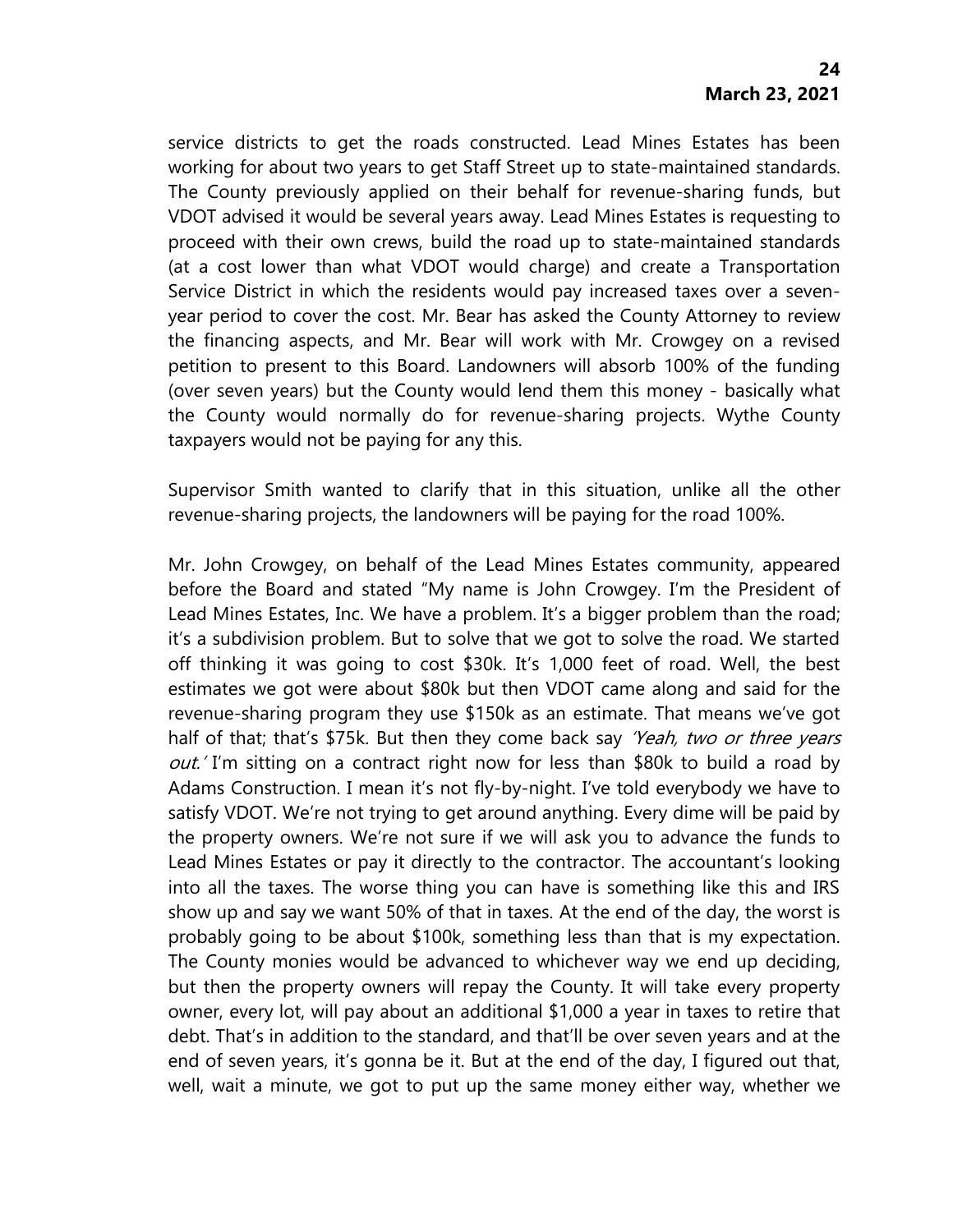wait three years and deal with VDOT or go ahead and do it now. Because VDOT's using that \$150,000 number. And I had assurance that an awful lot of contractors know how VDOT estimates are done because I have several bids from contractors that were in the \$150k range but they all said *'now this is negotiable.'* It's not what I asked for; I wanted a good number. Adams Construction gave us a good number. And I'll try to answer anything else but at the end of the day Wythe County is not going to pay a dime. That's been made real clear to me. The County won't pay a dime. We have to repay the funds with interest. And that's our expectation. We know that we have to satisfy VDOT. I'll probably be standing there looking mean, anybody that tries to not do what they're supposed to do, we'll stop right then. I got a stick that's about that big around. I'll go get his attention. We just can't afford for this thing to misfire. I was real happy with VDOT; 'Fine, you guys come in, you supervise it, you inspect it. I can go to the beach.' It aint going to work that way. We'll know, well, believe it or not, it's possible construction will start in about a week and a half. But by the end of the month, we should know about what the total cost will be."

- 3. VDOT Abandoning old Route 11 Mr. Bear said this is for information only and relates to a portion Lee Highway where it changes from two lanes to four. There's a property owner there developing a property (building a church), and in the process, VDOT discovered an old section of Route 11 that they're considering vacating. VDOT has related materials at their office if anyone is interested.
- 4. VDOT Six-Year Secondary Plan Development VDOT indicated to Mr. Bear that there is available funding to add about 3.5 miles of Rural Rustic eligible roads to the Plan. Board members should notify Mr. Bear if they have any additional roads for consideration and he will send to VDOT to determine if they qualify for Rural Rustic.
- 5. NACo Analysis American Rescue Plan Act Mr. Bear commented that the County anticipates receiving around \$5.6M in funding. As of this date, no specific guidelines have been released pertaining to how those funds can be spent.
- 6. Virginia Telecommunications Initiative ("VATI") Grants Mr. Bear reported that in accordance with Governor Northam's Press Release, funding has been approved for improved broadband infrastructure, resulting in \$7.9M for the southwest quadrant of the state. They expect this to be a two-year project.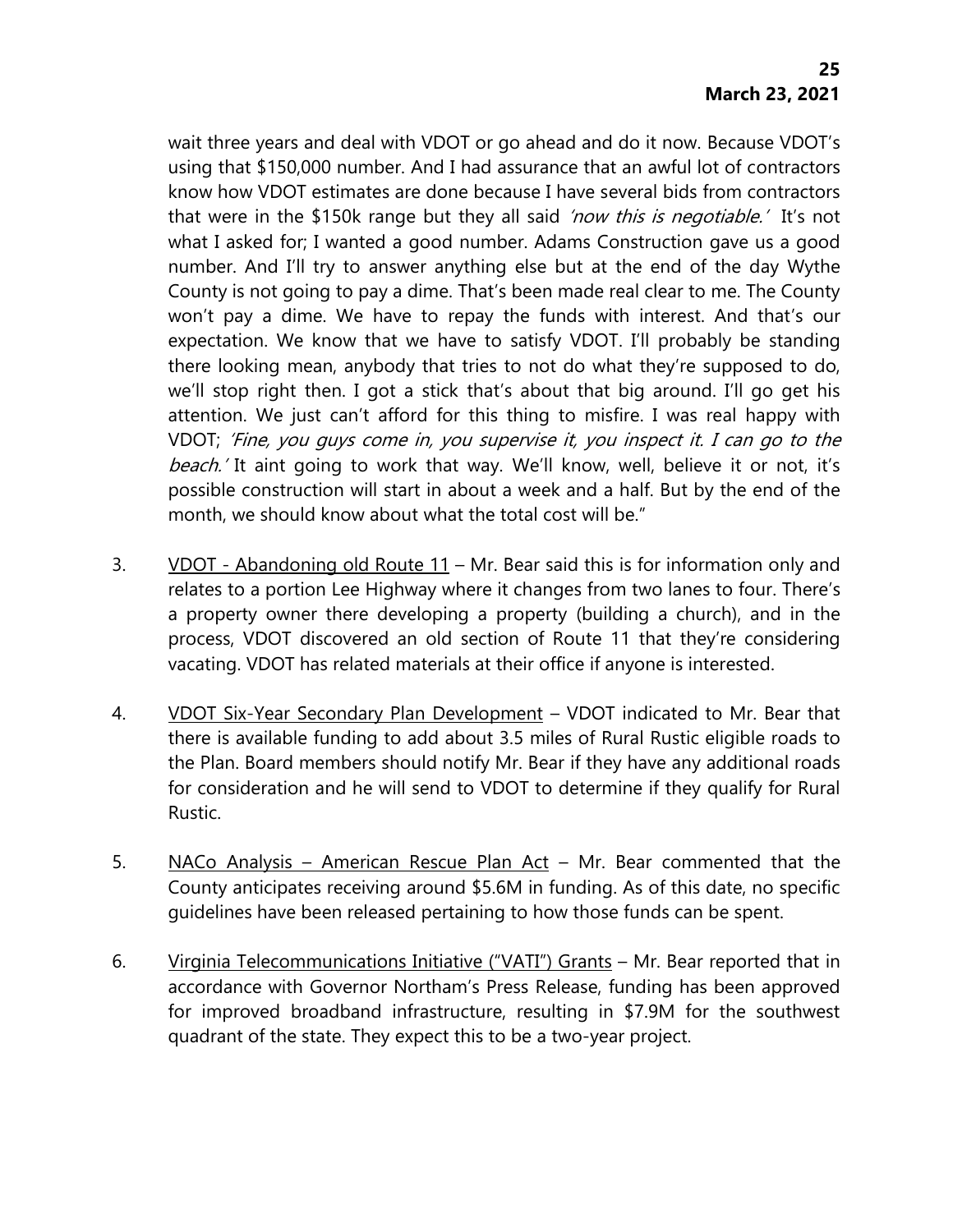Mr. Hankins added that our RFPs went live last Friday with proposals due in early May.

7. VDOT Survey – Mr. Hankins reported that the response to the VDOT Exit 77/Exit 80 Survey was very good (over 1,100 responses) and that VDOT was very impressed with the response. Most concerns related to congestion and safety issues. VDOT will send us their summary once their review is complete.

# **COUNTY ATTORNEY REPORT**

County Attorney Scot Farthing had nothing new to report unless the Board has any questions or concerns.

Chair Vaught asked if there've been any updates with respect to the opioid litigation.

Mr. Farthing responded that he hasn't heard anything from either Mr. Barton or Mr. Campbell but he will email them again.

# **SUPERVISORS' REPORTS**

- 1. Edgewood Road Supervisor Horney asked if Edgewood Road can be considered for the Six-Year Plan.
- 2. Trash Supervisor Smith forwarded a citizen's request to Mr. Bear regarding trash at the Grahams Forge Bridge, and they've asked for a "No Parking" sign in the vicinity of the pull-off.
- 3. Locust Hill Road Supervisor Smith asked that we look at this area just north of the Ramsey Mountain intersection, which appears to be a dump site.

Mr. Bear said that perhaps signage and/or working with the Sheriff's Department might help the situation, but they will try to remedy that situation.

4. Speeding on Route 94 – Supervisor Smith received complaints about speeding from the intersection of Rt. 52 up through St. Paul/Siloam Church area and the residents continue to ask for a reduced speed limit. The residents would also like VDOT to reevaluate the speed especially through the S-curves.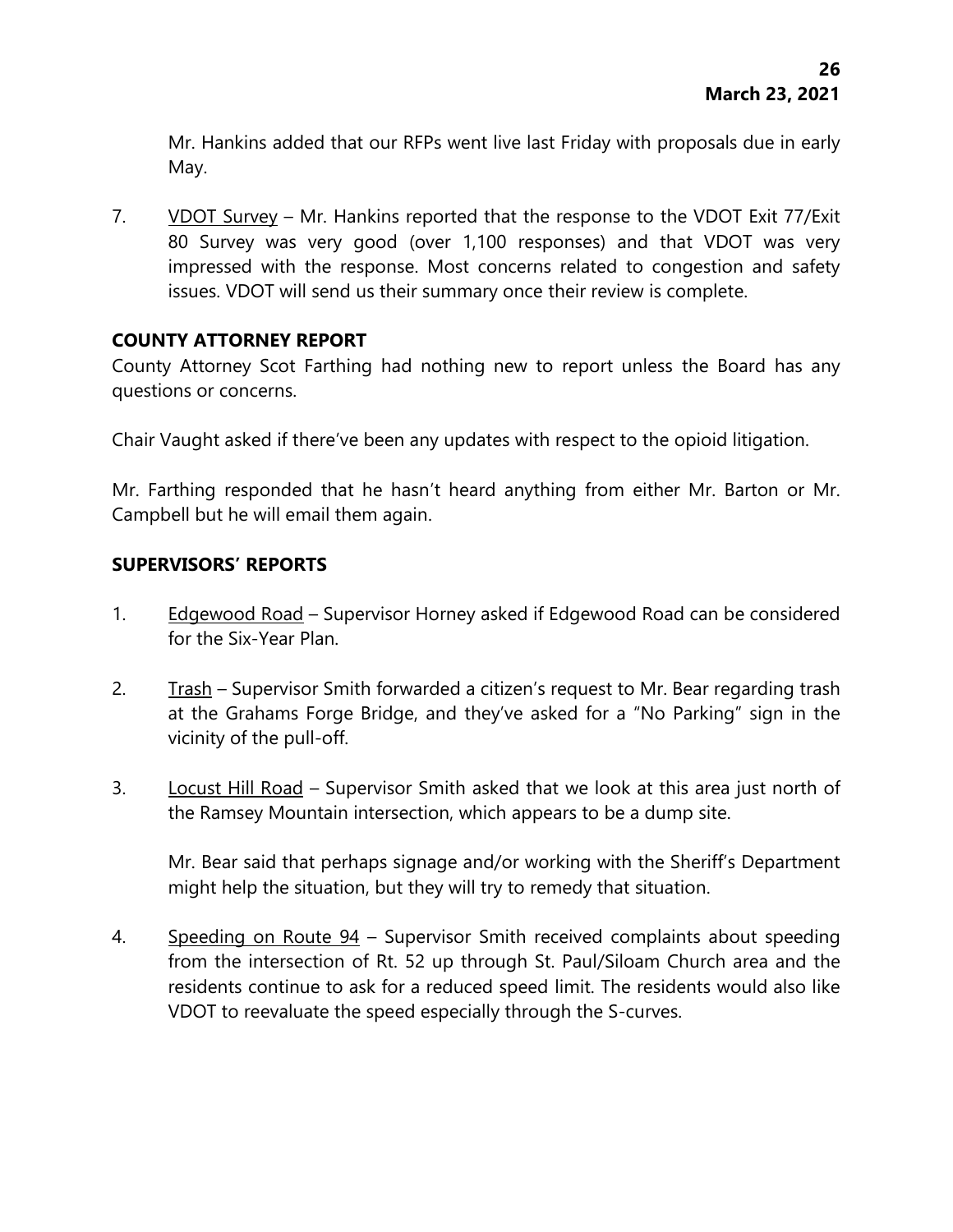5. Vehicle Damage - Supervisor Smith said that Mrs. Richardson is asking for assistance getting reimbursed for damage done to her vehicle (discussed at the last meeting).

Mr. Bear confirmed that the Water Committee is meeting on April 1<sup>st</sup> and that this issue is on the agenda.

6. Radio Drive – Chair Vaught asked if a speed study has been done on Radio Drive.

Mr. Bear was unsure but will follow-up with Mr. Fowler.

## **CLOSED MEETING**

Supervisor Smith made a motion, seconded by Supervisor Terry, to enter into Closed Meeting under Code of Virginia Section 2.2-3711-A.3, Acquisition/Disposition of Real Property, and Section 2.2-3711-A.5, Prospective Business or Industry (Projects Panel, Grip, Darwin and one unnamed).

The roll call vote on the motion was as follows:

AYES: Brian W. Vaught Coy L. McRoberts Rolland R. Cook B. G. "Gene" Horney, Jr. Ryan M. Lawson Stacy A. Terry James D. "Jamie" Smith

NAYS: None

Supervisor Cook made a motion, seconded by Supervisor Terry, to return to open meeting.

The roll call vote on the motion was as follows:

AYES: Brian W. Vaught Coy L. McRoberts Rolland R. Cook B. G. "Gene" Horney, Jr. Ryan M. Lawson Stacy A. Terry James D. "Jamie" Smith

NAYS: None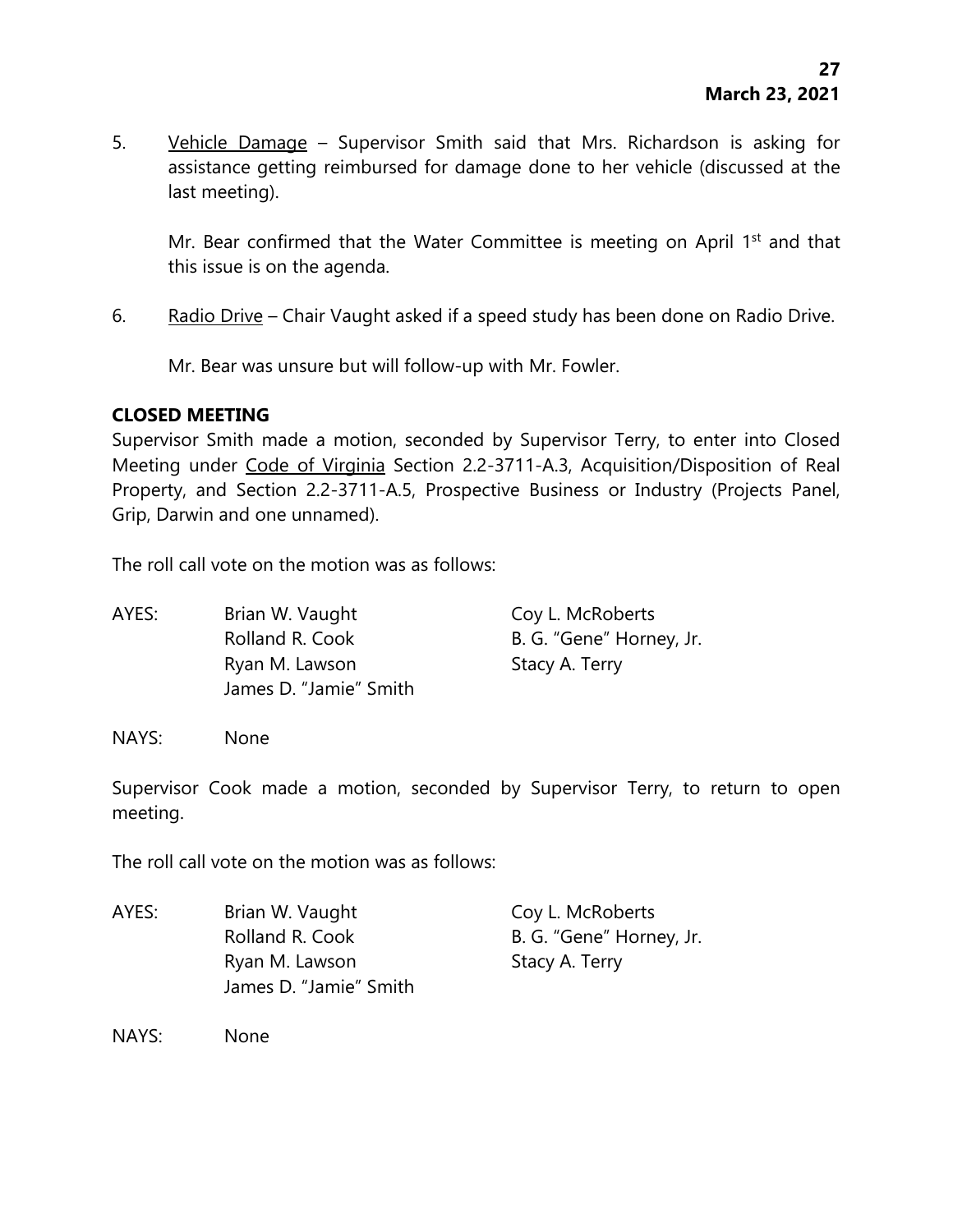Upon returning to open meeting, Supervisor McRoberts made a motion, seconded by Supervisor Terry, to adopt the following Resolution certifying the business conducted in closed meeting as follows:

# **RESOLUTION CERTIFICATION OF CLOSED MEETING**

**WHEREAS,** the Wythe County Board of Supervisors has convened a closed meeting on this date pursuant to an affirmative recorded vote and in accordance with the provisions of the Virginia Freedom of Information Act; and,

**WHEREAS,** Section 2.2-3712 of the Code of Virginia requires a certification by the Wythe County Board of Supervisors that such meeting was conducted in conformity with Virginia law; and,

**NOW, THEREFORE, BE IT RESOLVED** that the Wythe County Board of Supervisors hereby certifies that, to the best of each member's knowledge, (i) only public business matters lawfully exempted from open meeting requirements by Virginia law were discussed in the closed meeting to which this certification resolution applies, and (ii) only such public business matters as were identified in the motion convening the closed meeting were heard, discussed, or considered by the Wythe County Board of Supervisors.

The roll call vote on the motion was as follows:

| AYES: | Brian W. Vaught                          | Coy L. McRoberts         |
|-------|------------------------------------------|--------------------------|
|       | Rolland R. Cook                          | B. G. "Gene" Horney, Jr. |
|       | Ryan M. Lawson<br>James D. "Jamie" Smith | Stacy A. Terry           |
|       |                                          |                          |

NAYS: None

# **ORDINANCE TO ESTABLISH A JOINT ENTITY TO BE KNOWN AS THE MT. ROGERS CIGARETTE TAX BOARD**

Mr. Bear said that the ordinance adopted earlier in the meeting should have an effective date.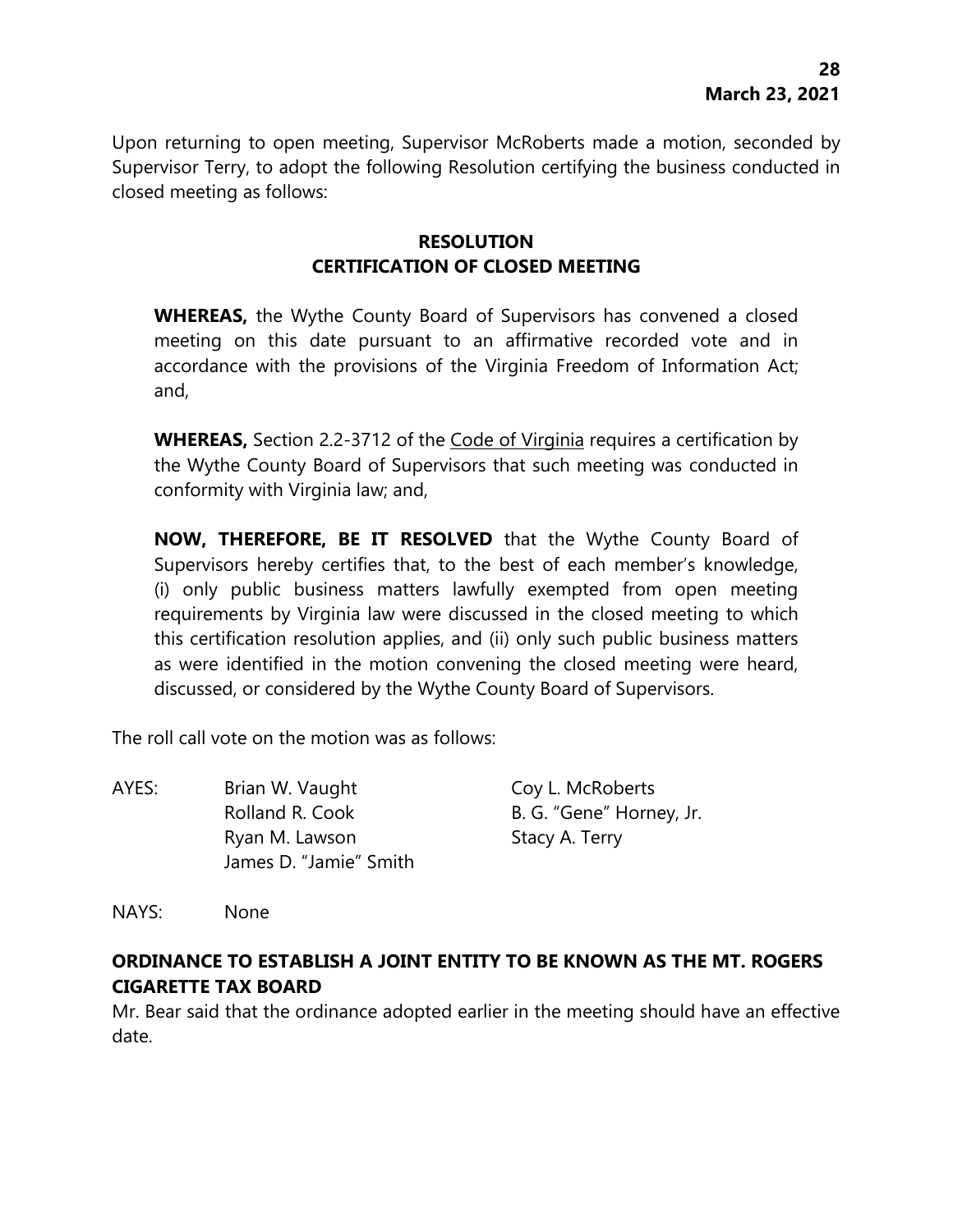Supervisor Smith made a motion, seconded by Supervisor Cook, to make April 1, 2021 the effective date of the subject Ordinance 2021-2.

The roll call vote on the motion was as follows:

AYES: Brian W. Vaught Coy L. McRoberts Rolland R. Cook B. G. "Gene" Horney, Jr. Ryan M. Lawson Stacy A. Terry James D. "Jamie" Smith

NAYS: None

#### **BUDGET WORK SESSION**

Chair Vaught asked about the meeting scheduled on March 25th at 5:30 p.m.

Mr. Bear said that in light of the expected funding from the American Rescue Plan, he felt it was best to postpone budget discussions until they have a better understanding of how best to proceed with this new funding.

The group decided to meet on Thursday, April  $1<sup>st</sup>$  at 5:30 p.m.

#### **WATER COMMITTEE MEETING**

After a brief discussion, Mr. Bear confirmed the Water Committee will meet Thursday, April  $1<sup>st</sup>$  at 3:30 p.m.

#### **RECESS**

Supervisor Smith made a motion, seconded by Supervisor Terry, to recess until Thursday, April 1, 2021 at 5:30 a.m. for a budget work session.

The vote on the motion was unanimous.

#### **RECONVENE**

The Board reconvened on Thursday, April 1, 2021 at 6:03 p.m.

#### **MEMBERS PRESENT:**

Brian W. Vaught, Chair Coy L. McRoberts Ryan M. Lawson, Vice Chair **James D. "Jamie"** Smith Rolland R. Cook Stacy A. Terry B.G. "Gene" Horney, Jr.